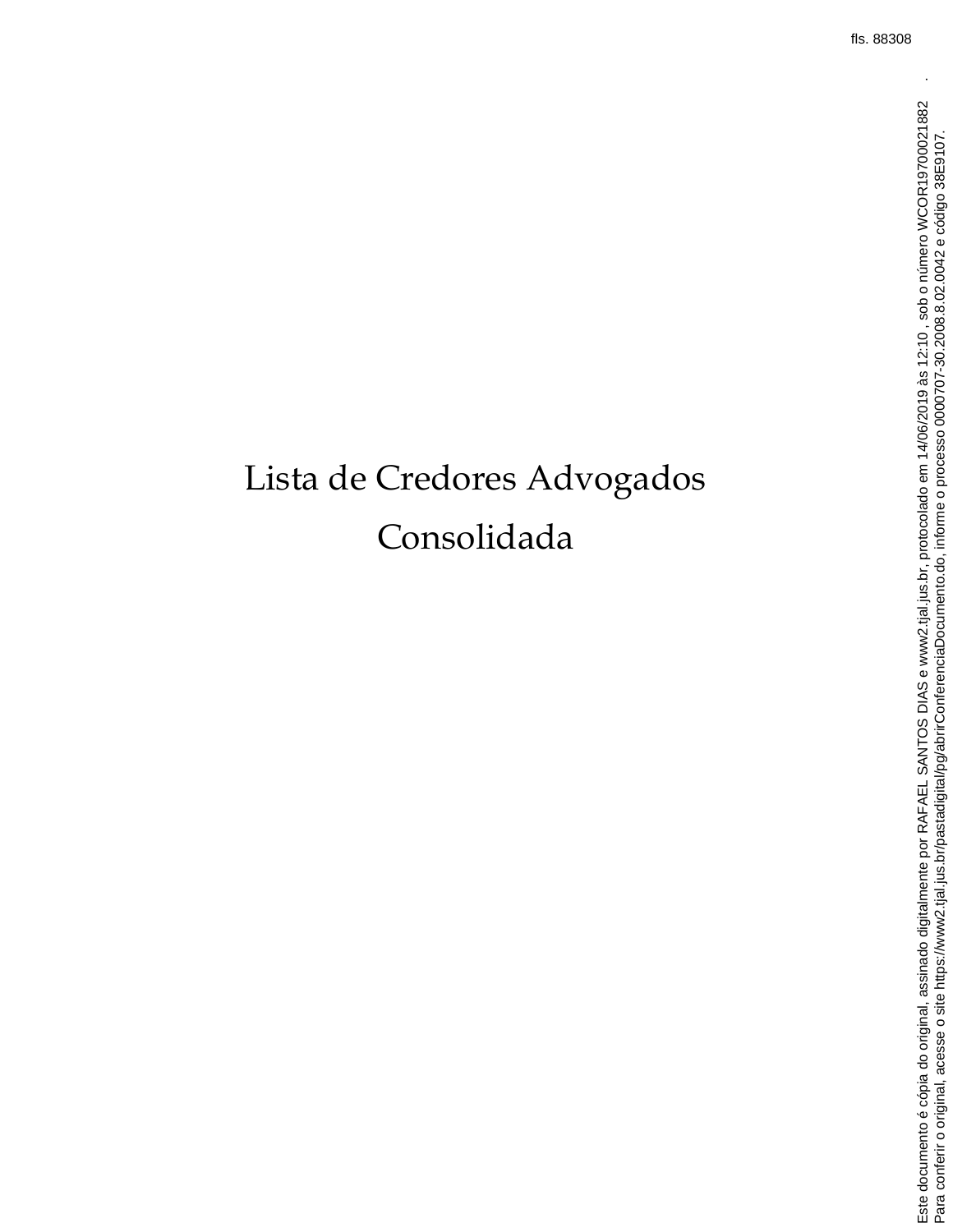## **QTDE DE CREDORES: 357**

## **SALDO TOTAL :** R\$ 12.059.497,04

|                                           |            | R\$ 16.000,00 | R\$ 0,00       | R\$ 14.068,49 | R\$ 8.098.717,60 | R\$ 8.746.523,32   | R\$477.657,29 | R\$ 17.352.966,70 | R\$ 5.293.469.66 | R\$ 12.059.497,04 |
|-------------------------------------------|------------|---------------|----------------|---------------|------------------|--------------------|---------------|-------------------|------------------|-------------------|
|                                           |            |               |                |               | Art. 84, V,      | Art. 84, V,        |               |                   |                  |                   |
| <b>ADVOGADO</b>                           | <b>OAB</b> | <b>MULTAS</b> | Art. 83, VI, C | Art. 83, I    | Quirografário    | (Limitado 150 S.M) | Art. 84, I    | <b>TOTAL</b>      | Pagamentos       | <b>SALDO</b>      |
| ADILSON APARECIDO FELICIANO               | SP 148809  | R\$0,00       | R\$0,00        | R\$0,00       | R\$0,00          | R\$2.154,68        | R\$206,26     | R\$2.360,94       | R\$0,00          | R\$2.360,94       |
| <b>ADJAMIRO RIBEIRO LOPES</b>             | PE 31992   | R\$0,00       | R\$0,00        | R\$0,00       | R\$0,00          | R\$4.000,00        | R\$0,00       | R\$4.000,00       | R\$0,00          | R\$4.000,00       |
| ADRIANA CALHEIROS DE MOURA SANTOS         | AL 11061   | R\$0,00       | R\$0,00        | R\$0,00       | R\$0,00          | R\$3.000,00        | R\$0,00       | R\$3.000,00       | R\$3.000,00      | R\$0,00           |
| AELSON OLIVEIRA SANTOS                    | AL 10155   | R\$0,00       | R\$0,00        | R\$0,00       | R\$0,00          | R\$1.206,00        | R\$0,00       | R\$1.206,00       | R\$0,00          | R\$1.206,00       |
| <b>AGENILTON DA SILVA FELIX</b>           | AL 9470    | R\$0,00       | R\$0,00        | R\$0,00       | R\$0,00          | R\$22.745,28       | R\$454,72     | R\$23.200,00      | R\$15.751,04     | R\$7.448,96       |
| AISLAN DIEGO FERREIRA DE OLIVEIRA         | AL 12919   | R\$0,00       | R\$0,0         | R\$0,00       | R\$0,00          | R\$3.551,77        | R\$448,23     | R\$4.000,00       | R\$0,00          | R\$4.000,00       |
| ALESSANDRA CONCEICAO CAVALCANTE DE CASTRO | AL 11068   | R\$0,00       | R\$0,00        | R\$0,00       | R\$0,00          | R\$36.568,71       | R\$0,00       | R\$36.568,71      | R\$32.026,20     | R\$4.542,51       |
| ALESSANDRO MELO MONTENEGRO                | AL 11759   | R\$0,00       | R\$0,00        | R\$0,00       | R\$0,00          | R\$9.735,84        | R\$2.337,44   | R\$12.073,28      | R\$9.867,28      | R\$2.206,00       |
| ALEX DEYWY FERREIRA DE OLIVEIRA           | AL 10520   | R\$0,00       | R\$0,00        | R\$0,00       | R\$0,00          | R\$5.878,78        | R\$2.101,22   | R\$7.980,00       | R\$0,00          | R\$7.980,00       |
| ALEXANDRE PABLLO DE SANTANA SANTOS        | AL 10629   | R\$0,00       | R\$0,00        | R\$0,00       | R\$0,00          | R\$10.555,24       | R\$812,19     | R\$11.367,43      | R\$8.851,36      | R\$2.516.07       |
| ALEXANDRE PETRUCIO DE CARVALHO CARDOSO    | AL 5427    | R\$0,00       | R\$0,00        | R\$0,00       | R\$0,00          | R\$0,00            | R\$749,03     | R\$749,03         | R\$0,00          | R\$749,03         |
| ALICIA CALHEIROS ESPINDOLA                | AL 9888    | R\$0,00       | R\$0,00        | R\$0,00       | R\$0,00          | R\$18.182,54       | R\$0,00       | R\$18.182,54      | R\$12.898,98     | R\$5.283,56       |
| ALINE REGO LIMA                           | AL 7912    | R\$0,00       | R\$0,00        | R\$0,00       | R\$0,00          | R\$600,00          | R\$0,00       | R\$600,00         | R\$600,00        | R\$0,00           |
| ALLAN BELARMINO SOARES                    | AL 10869   | R\$0,00       | R\$0,00        | R\$0,00       | R\$0,00          | R\$40.198,04       | R\$2.859,31   | R\$43.057,35      | R\$39.592,77     | R\$3.464,58       |
| ALLAN CARLISSON SILVA DE HOLANDA          | AL 8627    | R\$0,00       | R\$0,00        | R\$0,00       | R\$0,00          | R\$3.888,79        | R\$111,21     | R\$4.000,00       | R\$0,00          | R\$4.000,00       |
| ALOISIO ROSENDO DA SILVA                  | AL 7269    | R\$0,00       | R\$0,00        | R\$0,00       | R\$0,00          | R\$3.800,00        | R\$0,00       | R\$3.800,00       | R\$3.800,00      | R\$0,00           |
| ALONSO RICARDO JUNIOR                     | AL 10387   | R\$0,00       | R\$0,00        | R\$0,00       | R\$0,00          | R\$3.608,58        | R\$0,00       | R\$3.608,58       | R\$0,00          | R\$3.608,58       |
| ALUIZIO SALVINO DA SILVA                  | AL 2797    | R\$0,00       | R\$0,00        | R\$0,00       | R\$0,00          | R\$37.198,43       | R\$401,57     | R\$37.600,00      | R\$25.350,57     | R\$12.249,43      |
| <b>AMARILIO MARQUES</b>                   | AL 1962    | R\$0,00       | R\$0,00        | R\$0,00       | R\$0,00          | R\$1.147,47        | R\$0.00       | R\$1.147,47       | R\$0,00          | R\$1.147,47       |
| ANA LUIZA LAGES E SILVA MARTINS           | AL 11318   | R\$0,00       | R\$0,00        | R\$0,00       | R\$0,00          | R\$600,00          | R\$0,00       | R\$600,00         | R\$600,00        | R\$0,00           |
| ANA MARIA DOS SANTOS SILVA                | AL 9932    | R\$0,00       | R\$0,00        | R\$0,00       | R\$0,00          | R\$1.400,00        | R\$0,00       | R\$1.400.00       | R\$1.400,00      | R\$0,00           |
| ANA PAULA DA SILVA SANTOS                 | AL 10901   | R\$0,00       | R\$0,00        | R\$0,00       | R\$0,00          | R\$600,00          | R\$0,00       | R\$600,00         | R\$0,00          | R\$600,00         |
| ANDERSON RODRIGUES MATIAS DE MELO         | AL 8072    | R\$0,00       | R\$0,00        | R\$0,00       | R\$0,00          | R\$666,66          | R\$0,00       | R\$666,66         | R\$0,00          | R\$666,66         |
| ANDRE CORDEIRO DE SOUSA                   | AL 4315    | R\$0,00       | R\$0,0         | R\$0,00       | R\$43.561,28     | R\$108.600,00      | R\$0,00       | R\$152.161,28     | R\$68.371,28     | R\$83.790,00      |
| ANDRE SILVA DE ARAUJO                     | AL 9016    | R\$0,00       | R\$0,0         | R\$0,00       | R\$680.174,01    | R\$108.600,00      | R\$22.062,36  | R\$810.836,37     | R\$90.288,60     | R\$720.547,77     |
| ANDREA GOUVEIA CARNAUBA                   | AL 8396    | R\$0,00       | R\$0,00        | R\$0,00       | R\$313.652,93    | R\$108.600,00      | R\$189,62     | R\$422.442,55     | R\$70.923,05     | R\$351.519,50     |
| ANDREA KARLA CARDOSO AMARAL               | AL 4893    | R\$0,00       | R\$0,00        | R\$0,00       | R\$0,00          | R\$1.598,64        | R\$0,00       | R\$1.598,64       | R\$0,00          | R\$1.598,64       |
| ANDRESSA FIGUEIROA LIMA                   | AL 7293B   | R\$0,00       | R\$0,00        | R\$0,00       | R\$0,00          | R\$900,00          | R\$0,00       | R\$900,00         | R\$0,00          | R\$900,00         |
| ANNA CAROLINA RIBEIRO E S MOLEIRINHO      | MG 94281   | R\$0,00       | R\$0,00        | R\$0,00       | R\$0,00          | R\$62.059,39       | R\$0,00       | R\$62.059,39      | R\$40.959,20     | R\$21.100,19      |
| ANTONIO CARLOS DE ALMEIDA BARBOSA         | AL 3277    | R\$0,00       | R\$0,00        | R\$0,00       | R\$88.388,52     | R\$108.600,00      | R\$3.091,27   | R\$200.079,79     | R\$69.073,57     | R\$131.006,22     |
| ANTONIO CARLOS LEAO GALVAO                | AL 6260    | R\$0,00       | R\$0,00        | R\$0,00       | R\$0,00          | R\$1.000,00        | R\$0,00       | R\$1.000,00       | R\$0,00          | R\$1.000,00       |
| <b>ANTONIO LOPES RODRIGUES</b>            | AL 2823    | R\$0,00       | R\$0,00        | R\$0,00       | R\$0,00          | R\$92.980,81       | R\$0,00       | R\$92.980,81      | R\$53.511,98     | R\$39.468,83      |
| <b>ANTONIO MARCIO DA SILVA</b>            | AL 10631   | R\$0,00       | R\$0,0         | R\$0,00       | R\$0,00          | R\$34.610,05       | R\$83,33      | R\$34.693,38      | R\$23.515,19     | R\$11.178,19      |
| ANTONIO MARCOS DE MEDEIROS GOMES          | AL 5250    | R\$0,00       | R\$0,0         | R\$0,00       | R\$236.049,71    | R\$108.600,00      | R\$7.836,35   | R\$352.486,06     | R\$78.569,78     | R\$273.916,28     |
| ANTONIO NELSON OLIVEIRA DE AZEVEDO        | AL 2129    | R\$0,00       | R\$0,00        | R\$0,00       | R\$0,00          | R\$1.600,00        | R\$0,00       | R\$1.600,00       | R\$0,00          | R\$1.600,00       |
| <b>ANTONIO SOTIRIS GARYYFALOS</b>         | AL 12448   | R\$0,00       | R\$0,00        | R\$0,00       | R\$0,00          | R\$1.400,00        | R\$0,00       | R\$1.400,00       | R\$0,00          | R\$1.400,00       |
| ARIANA MELO MOTA ATAIDE                   | AL 9461    | R\$0,00       | R\$0,00        | R\$0,00       | R\$31.556,38     | R\$108.600,00      | R\$12.650,22  | R\$152.806,60     | R\$59.307,60     | R\$93.499,00      |
| <b>ARLENE CIDREIRA TENORIO</b>            | AL 9356B   | R\$0,00       | R\$0,00        | R\$0,00       | R\$0,00          | R\$10.269,42       | R\$128,39     | R\$10.397,81      | R\$7.999,35      | R\$2.398,46       |
| ARLUZIVALDO DE BARROS                     | AL 1478    | R\$0,00       | R\$0,00        | R\$0,00       | R\$0,00          | R\$7.452,65        | R\$0,00       | R\$7.452,65       | R\$0,00          | R\$7.452,65       |
| ARTHUR ELIO CAVALCANTE PORCIUNCULA        | AL 10585   | R\$0,00       | R\$0,00        | R\$0,00       | R\$0,00          | R\$24.599,40       | R\$893,05     | R\$25.492,45      | R\$17.925,12     | R\$7.567,33       |
| ARTUR LEONARDO COELHO JORDAO              | PE 30231   | R\$0,00       | R\$0,00        | R\$0,00       | R\$0,00          | R\$19.638,80       | R\$0,00       | R\$19.638,80      | R\$0,00          | R\$19.638,80      |
| ASCANIO SAVIO DE ALMEIDA NEVES            | AL 4895    | R\$0,00       | R\$0,00        | R\$0,00       | R\$0,00          | R\$2.638,29        | R\$0,00       | R\$2.638,29       | R\$0,00          | R\$2.638,29       |
| BENEDITO LARANGEIRA DE ALMEIDA            | AL 10384   | R\$0,00       | R\$0,00        | R\$0,00       | R\$0,00          | R\$1.400,00        | R\$0,00       | R\$1.400,00       | R\$1.400,00      | R\$0,00           |
| BENOAR FRANCISCO DE SOUSA                 | PI 6602    | R\$0,00       | R\$0,00        | R\$0,00       | R\$0,00          | R\$3.746,66        | R\$0,00       | R\$3.746,66       | R\$0,00          | R\$3.746,66       |
| <b>BISMARCK MARTINS DE OLIVEIRA</b>       | PB 7529    | R\$0,00       | R\$0,00        | R\$0,00       | R\$0,00          | R\$2.988,08        | R\$3.411,92   | R\$6.400,00       | R\$6.400,00      | R\$0,00           |
| <b>BRENO CALHEIROS MURTA</b>              | AL 1570    | R\$0,00       | R\$0,00        | R\$0,00       | R\$49.023,95     | R\$108.600,00      | R\$4.907,88   | R\$162.531,83     | R\$74.804,80     | R\$87.727,03      |
| BRUNO FELIPE MORGADO DE SOUZA             | AL 9615    | R\$0,00       | R\$0,00        | R\$0,00       | R\$0,00          | R\$37.747,28       | R\$0,00       | R\$37.747,28      | R\$18.553,99     | R\$19.193,29      |
| <b>BRUNO GALVAO SAMPAIO</b>               | AL 9309B   | R\$0,00       | R\$0,00        | R\$0,00       | R\$0,00          | R\$7.000,00        | R\$0,00       | R\$7.000,00       | R\$0,00          | R\$7.000,00       |
| CARLOS ALBERTO DA SILVA ALBUQUERQUE       | AL 4417    | R\$0,00       | R\$0,00        | R\$0,00       | R\$0,00          | R\$1.444,06        | R\$0,00       | R\$1.444,06       | R\$0,00          | R\$1.444,06       |

## **MASSA FALIDA DA LAGINHA AGROINDUSTRIAL**

QUADRO CONSOLIDADO DE HONORÁRIOS ADVOCATÍCIOS - **JUNHO 2019**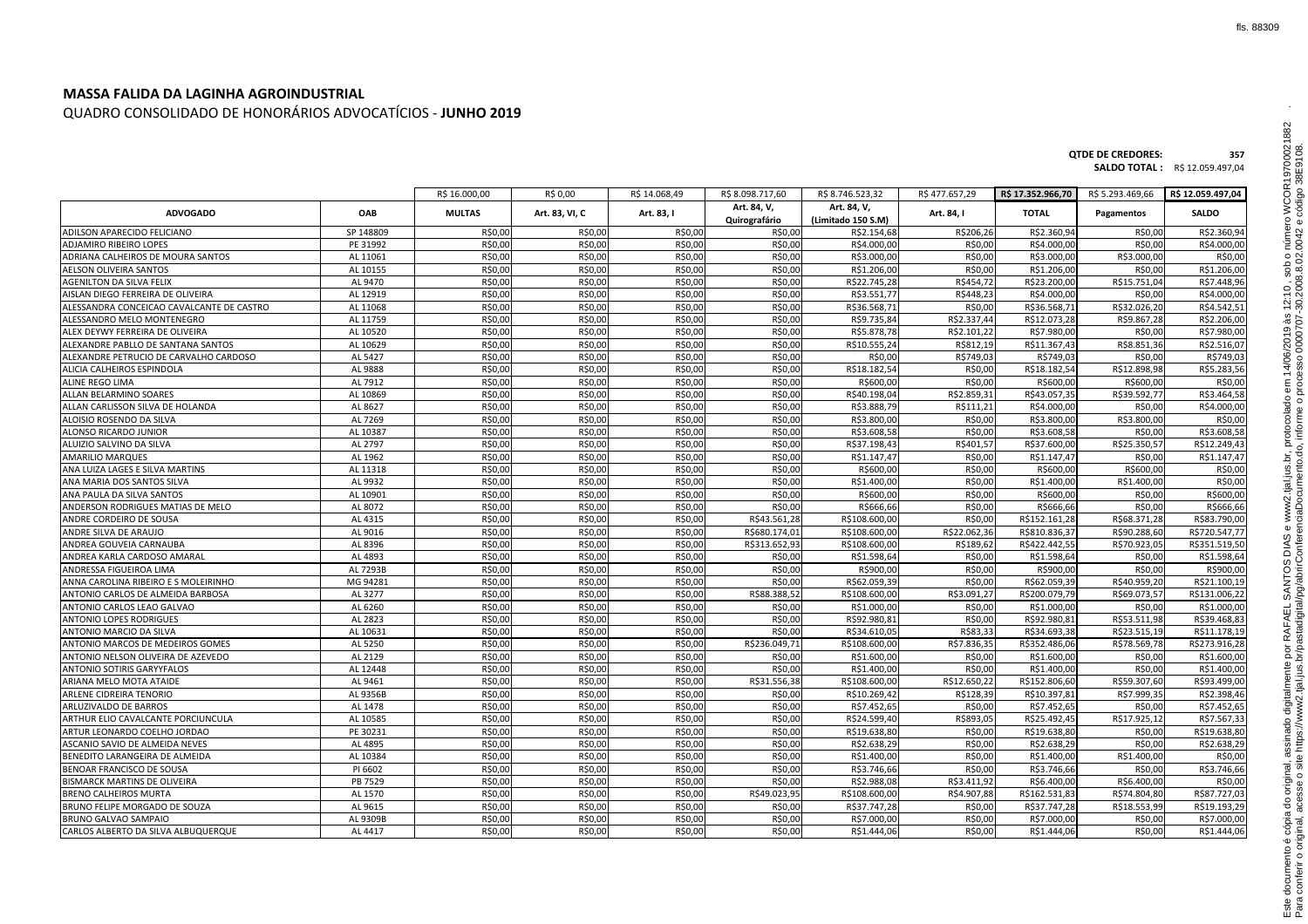| <b>ADVOGADO</b>                                                       | <b>OAB</b>         | <b>MULTAS</b> | Art. 83, VI, C | Art. 83, I | Art. 84, V,<br>Quirografário | Art. 84, V,<br>(Limitado 150 S.M) | Art. 84, I   | <b>TOTAL</b>  | Pagamentos   | <b>SALDO</b>  |
|-----------------------------------------------------------------------|--------------------|---------------|----------------|------------|------------------------------|-----------------------------------|--------------|---------------|--------------|---------------|
| CARLOS EDUARDO CORREIA DA ROCHA                                       | AL 6517            | R\$0,00       | R\$0,00        | R\$0,00    | R\$100.132,99                | R\$108.600,00                     | R\$393,91    | R\$209.126,90 | R\$71.127,34 | R\$137.999,56 |
| <b>CARLOS FELIPE MOURA GUANABENS</b>                                  | AL 5193B           | R\$0,00       | R\$0,00        | R\$0,00    | R\$0,00                      | R\$140,00                         | R\$0,00      | R\$140,00     | R\$0,00      | R\$140,00     |
| CARLOS GARCIA HIDALGO NETO                                            | AL 10133           | R\$0,00       | R\$0,00        | R\$0,00    | R\$0,00                      | R\$11.359,04                      | R\$0,00      | R\$11.359,04  | R\$0,00      | R\$11.359,04  |
| <b>CARLOS HUMBERTO NOBRE RISCO BERT</b>                               | AL 13413           | R\$0,00       | R\$0,00        | R\$0,00    | R\$0,00                      | R\$0,00                           | R\$615,32    | R\$615,32     | R\$0,00      | R\$615,32     |
| CASCIONE E PULINO ADVOGADOS SOCIEDADE DE ADVOGADOS 10.844.817/0001-08 |                    | R\$0,00       | R\$0,00        | R\$0,00    | R\$0,00                      | R\$36.788,91                      | R\$0,00      | R\$36.788,91  | R\$0,00      | R\$36.788,91  |
| <b>CHRISTIAN MEDEIROS LEITE</b>                                       | AL 10870           | R\$0,00       | R\$0,00        | R\$0,00    | R\$0,00                      | R\$200,00                         | R\$0,00      | R\$200,00     | R\$0.00      | R\$200,00     |
| CHRISTIANE CORREIA DA ROCHA                                           | AL 4827            | R\$0,00       | R\$0,00        | R\$0,00    | R\$172.789,86                | R\$108.600,00                     | R\$44,64     | R\$281.434,50 | R\$70.770,43 | R\$210.664,07 |
| CICERO ADRIANO OLIVEIRA DA SILVA                                      | AL 12075           | R\$0,00       | R\$0,00        | R\$0,00    | R\$0,00                      | R\$30.498,89                      | R\$2.888,98  | R\$33.387.87  | R\$23.692,58 | R\$9.695,29   |
| CLAUDIA MARIA CORREIA FIRMINO                                         | AL 10876           | R\$0,00       | R\$0,00        | R\$0,00    | R\$0,00                      | R\$3.359,45                       | R\$940,55    | R\$4.300,00   | R\$5.063,41  | R\$0,00       |
| <b>CLAUDIANO EMIDIO</b>                                               | AL 3754            | R\$0,00       | R\$0,00        | R\$0,00    | R\$0,00                      | R\$6.780,30                       | R\$0,00      | R\$6.780,30   | R\$5.391,43  | R\$1.388,87   |
| <b>CLAUDIO BEZERRA DIAS</b>                                           | PB 11560           | R\$0,00       | R\$0,00        | R\$0,00    | R\$0,00                      | R\$600,00                         | R\$0,00      | R\$600,00     | R\$0,00      | R\$600,00     |
| CLEANTHO DE MOURA RIZZO NETO                                          | AL 7591            | R\$0,00       | R\$0,00        | R\$0,00    | R\$0,00                      | R\$9.750,45                       | R\$0,00      | R\$9.750,45   | R\$0,00      | R\$9.750,45   |
| <b>CLEVERTON DA FONSECA CALAZANS</b>                                  | AL 8524            | R\$0,00       | R\$0,00        | R\$0,00    | R\$0,00                      | R\$7.000,00                       | R\$0,00      | R\$7.000,00   | R\$5.907,56  | R\$1.092,44   |
| <b>CLISTHENES BARBOSA DA SILVA</b>                                    | AL 4820            | R\$0,00       | R\$0,00        | R\$0,00    | R\$0,00                      | R\$24.873,16                      | R\$3.914,69  | R\$28.787,85  | R\$19.034,99 | R\$9.752,86   |
| <b>CRISTIANE REIS DE AMORIM BASILIO</b>                               | AL 7382            | R\$0,00       | R\$0,00        | R\$0,00    | R\$0,00                      | R\$5.800,00                       | R\$0,00      | R\$5.800,00   | R\$5.013,67  | R\$786,33     |
| <b>DANIEL MOURA REYS</b>                                              | AL 13921           | R\$0,00       | R\$0,00        | R\$0,00    | R\$0,00                      | R\$2.022,47                       | R\$377,53    | R\$2.400,00   | R\$0,00      | R\$2.400,00   |
| DANIEL VIEL BENTO                                                     | AL 9147B           | R\$0,00       | R\$0,00        | R\$0,00    | R\$0,00                      | R\$12.419,92                      | R\$180,08    | R\$12.600,00  | R\$7.407,68  | R\$5.192,32   |
| DANIELA CAMPOS CERULLO WANDERLEY                                      | AL 6679            | R\$0,00       | R\$0,00        | R\$0,00    | R\$0,00                      | R\$591,70                         | R\$0,00      | R\$591,70     | R\$0,00      | R\$591,70     |
| DANIELA MARIA DE FARIAS FREIRE                                        | AL 6513            | R\$0,00       | R\$0,00        | R\$0,00    | R\$0,00                      | R\$2.800,00                       | R\$0,00      | R\$2.800,00   | R\$2.800,00  | R\$0,00       |
| DANIELA PRADINES DE ALBUQUERQUE MONTE                                 | AL 8626            | R\$0,00       | R\$0,00        | R\$0,00    | R\$0,00                      | R\$98.772,10                      | R\$1.227,90  | R\$100.000,00 | R\$65.678,38 | R\$34.321,62  |
| DANILO GAMA DA SILVA                                                  | MG 94337           | R\$0,00       | R\$0,00        | R\$0,00    | R\$0,00                      | R\$21.014,92                      | R\$0,00      | R\$21.014,92  | R\$14.704,13 | R\$6.310,79   |
| <b>DARLAN GARCIA</b>                                                  | AL 8611            | R\$0,00       | R\$0,00        | R\$0,00    | R\$0,00                      | R\$26.912,81                      | R\$0,00      | R\$26.912,81  | R\$0,00      | R\$26.912,81  |
| DARLAN SILVA LEITE                                                    | AL 11265           | R\$0,00       | R\$0,00        | R\$0,00    | R\$0,00                      | R\$1.600,00                       | R\$0,00      | R\$1.600,00   | R\$1.600,00  | R\$0,00       |
| <b>DENIS GASPAR DE SOUZA</b>                                          | MG 109108          | R\$0,00       | R\$0,00        | R\$0,00    | R\$0,00                      | R\$2.923,50                       | R\$322,66    | R\$3.246,16   | R\$0,00      | R\$3.246,16   |
| DIEGO ADORNO MONTES CLARO                                             | AL 10483           | R\$0,00       | R\$0,00        | R\$0,00    | R\$231.728,29                | R\$108.600,00                     | R\$3.490,99  | R\$343.819,28 | R\$73.617,09 | R\$270.202,19 |
| DIEGO ARAUJO DE SOUZA SILVA                                           | AL 10033           | R\$0,00       | R\$0,00        | R\$0,00    | R\$0,00                      | R\$800,00                         | R\$0,00      | R\$800,00     | R\$0,00      | R\$800,00     |
| DIOGO MANOEL NOVAIS LINO                                              | AL 9111            | R\$0,00       | R\$0,00        | R\$0,00    | R\$0,00                      | R\$4.076,22                       | R\$0,00      | R\$4.076,21   | R\$4.076,21  | R\$0,00       |
| <b>DIOGO PHILLIP SILVA GUEIROS</b>                                    | AL 8826            | R\$0,00       | R\$0,00        | R\$0,00    | R\$0,00                      | R\$15.596,28                      | R\$163,72    | R\$15.760,00  | R\$11.440,12 | R\$4.319,88   |
| DORA MARQUEZ PEREZ DRUMMOND                                           | 30.290.832/0001-50 | R\$0,00       | R\$0,00        | R\$0,00    | R\$10.236,45                 | R\$108.600,00                     | R\$0,00      | R\$118.836,45 | R\$70.513,80 | R\$48.322,65  |
| ED LINCOLN SANTOS DE OLIVEIRA                                         | AL 9112            | R\$0,00       | R\$0,00        | R\$0,00    | R\$0,00                      | R\$8.347,81                       | R\$0,00      | R\$8.347,81   | R\$0,00      | R\$8.347,81   |
| <b>EDGAR DIVINO GARCIA</b>                                            | MG 93592           | R\$0,00       | R\$0,00        | R\$0,00    | R\$0,00                      | R\$4.205,98                       | R\$0,00      | R\$4.205,98   | R\$0,00      | R\$4.205,98   |
| EDILANE DA SILVA ALCANTARA                                            | AL 12499           | R\$0,00       | R\$0,00        | R\$0,00    | R\$0,00                      | R\$5.250,33                       | R\$976,81    | R\$6.227,14   | R\$0,00      | R\$6.227,14   |
| <b>EDIMIR DE BARROS FILHO</b>                                         | PE 22498           | R\$0,00       | R\$0,00        | R\$0,00    | R\$0,00                      | R\$5.000,00                       | R\$0,00      | R\$5.000,00   | R\$5.000,00  | R\$0,00       |
| <b>EDMAR JOSE DOS SANTOS</b>                                          | AL 2018            | R\$0,00       | R\$0,00        | R\$0,00    | R\$0,00                      | R\$2.600,00                       | R\$0,00      | R\$2.600,00   | R\$0,00      | R\$2.600,00   |
| EDNALDO MAIORANO DE LIMA                                              | AL 5081            | R\$0,00       | R\$0,00        | R\$0,00    | R\$0,00                      | R\$6.608,92                       | R\$2.277,54  | R\$8.886,46   | R\$0,00      | R\$8.886,46   |
| <b>EDSON GOMES FERREIRA JUNIOR</b>                                    | MG 130253          | R\$0,00       | R\$0,00        | R\$0,00    | R\$0,00                      | R\$935,89                         | R\$0,00      | R\$935,89     | R\$0,00      | R\$935,89     |
| <b>EDUARDO PALACIO STROBEL</b>                                        | AL 10848           | R\$0,00       | R\$0,00        | R\$0,00    | R\$0,00                      | R\$10.381,48                      | R\$0,00      | R\$10.381,48  | R\$7.943,46  | R\$2.438,02   |
| EDVALDO LIRA DA SILVA NETO                                            | AL 12927           | R\$0,00       | R\$0,00        | R\$0,00    | R\$0,00                      | R\$674,00                         | R\$0,00      | R\$674,00     | R\$0,00      | R\$674,00     |
| <b>ELAINE KARINE CARDOSO SILVA</b>                                    | AL 8001            | R\$0,00       | R\$0,00        | R\$0,00    | R\$0,00                      | R\$666,66                         | R\$0,00      | R\$666,66     | R\$0,00      | R\$666,66     |
| ELIANE FERREIRA DE MORAIS CARVALHO                                    | AL 2587            | R\$0,00       | R\$0,00        | R\$0,00    | R\$0,00                      | R\$34.854,35                      | R\$745,65    | R\$35.600,00  | R\$24.333,69 | R\$11.266,31  |
| ELIAS VITALINO CIPRIANO DE SOUSA                                      | PI 4769            | R\$0,00       | R\$0,00        | R\$0,00    | R\$0,00                      | R\$88.272,18                      | R\$0,00      | R\$88.272,18  | R\$0,00      | R\$88.272,18  |
| ELIZABETE CRISTINA MORAES MALTA                                       | AL 11775           | R\$0,00       | R\$0,00        | R\$0,00    | R\$66.227,15                 | R\$108.600,00                     | R\$12.219,69 | R\$187.046,84 | R\$41.328,65 | R\$145.718,19 |
| ELSON FLORENCIO SANTOS TEIXEIRA                                       | AL 11282           | R\$0,00       | R\$0,00        | R\$0,00    | R\$0,00                      | R\$454,95                         | R\$545,05    | R\$1.000,00   | R\$0,00      | R\$1.000,00   |
| <b>EMERSON JOSE DOS SANTOS</b>                                        | MG 117603          | R\$0,00       | R\$0,00        | R\$0,00    | R\$0,00                      | R\$10.986,96                      | R\$789,93    | R\$11.776,89  | R\$0,00      | R\$11.776,89  |
| <b>EMERSON MELO MOTA ATAIDE</b>                                       | AL 11034           | R\$0,00       | R\$0,00        | R\$0,00    | R\$0,00                      | R\$2.419,37                       | R\$580,63    | R\$3.000,00   | R\$0,00      | R\$3.000,00   |
| <b>ERIBERTO LINS BEZERRA</b>                                          | AL 2888            | R\$0,00       | R\$0,00        | R\$0,00    | R\$0,00                      | R\$2.987,18                       | R\$0,00      | R\$2.987,18   | R\$0,00      | R\$2.987,18   |
| <b>ERICK RAPHAEL DE AGUIAR TENORIO</b>                                | AL 9578            | R\$0,00       | R\$0,00        | R\$0,00    | R\$0,00                      | R\$10.852,20                      | R\$0,00      | R\$10.852,20  | R\$0,00      | R\$10.852,20  |
| <b>ERICKNILSON OLIVEIRA</b>                                           | AL 5237            | R\$0,00       | R\$0,00        | R\$0,00    | R\$0,00                      | R\$7.620,00                       | R\$0,00      | R\$7.620.00   | R\$0,00      | R\$7.620,00   |
| <b>EVANDSON DE MORAIS SANTOS</b>                                      | AL 10860           | R\$0,00       | R\$0,00        | R\$0,00    | R\$0,00                      | R\$19.683,03                      | R\$0,00      | R\$19.683,03  | R\$10.205,17 | R\$9.477,86   |
| <b>FABIANA DOS SANTOS</b>                                             | MS 15685           | R\$0,00       | R\$0,00        | R\$0,00    | R\$0,00                      | R\$9.580,88                       | R\$919,12    | R\$10.500,00  | R\$6.982,83  | R\$3.517,17   |
| <b>FABIANO ALVIM DOS ANJOS</b>                                        | AL 7935            | R\$0,00       | R\$0,00        | R\$0,00    | R\$0,00                      | R\$12.036,61                      | R\$163,39    | R\$12.200,00  | R\$9.049,43  | R\$3.150,57   |
| <b>FABIO BARBOSA MACHADO</b>                                          | AL 9850            | R\$0,00       | R\$0,00        | R\$0,00    | R\$0,00                      | R\$1.200,00                       | R\$0,00      | R\$1.200,00   | R\$0,00      | R\$1.200,00   |
| FELIPE DE PADUA CUNHA DE CARVALHO                                     | AL 5206            | R\$0,00       | R\$0,00        | R\$0,00    | R\$0,00                      | R\$53.777,54                      | R\$2.005,83  | R\$55.783,37  | R\$37.691,41 | R\$18.091,96  |
| FELLIPE JOSE BANDEIRA CARRILHO                                        | AL 10332           | R\$0,00       | R\$0,00        | R\$0,00    | R\$228.835,13                | R\$108.600,00                     | R\$29.493,12 | R\$366.928,25 | R\$98.217,67 | R\$268.710,58 |
| FERNANDO HENRIQUE FERREIRA PATRIOTA                                   | AL 8226            | R\$0,00       | R\$0,00        | R\$0,00    | R\$0,00                      | R\$32.474,42                      | R\$0,00      | R\$32.474,42  | R\$22.066,56 | R\$10.407,86  |
|                                                                       | AL 9958            |               |                |            |                              |                                   |              |               |              |               |
| FERNANDO IGOR ABREU COSTA                                             |                    | R\$0,00       | R\$0,00        | R\$0,00    | R\$0,00                      | R\$43.614,73                      | R\$1.441,13  | R\$45.055,86  | R\$30.629,65 | R\$14.426,21  |
| FERNANDO JACKSON DOS REIS PINTO                                       | AL 5286            | R\$0,00       | R\$0,00        | R\$0,00    | R\$0,00                      | R\$3.391,76                       | R\$0,00      | R\$3.391,76   | R\$3.391,76  | R\$0,00       |
| FILOMENA MARIA DE FREITAS GONCALVES                                   | AL 4163            | R\$0,00       | R\$0,00        | R\$0,00    | R\$0,00                      | R\$6.040,20                       | R\$0,00      | R\$6.040,20   | R\$0,00      | R\$6.040,20   |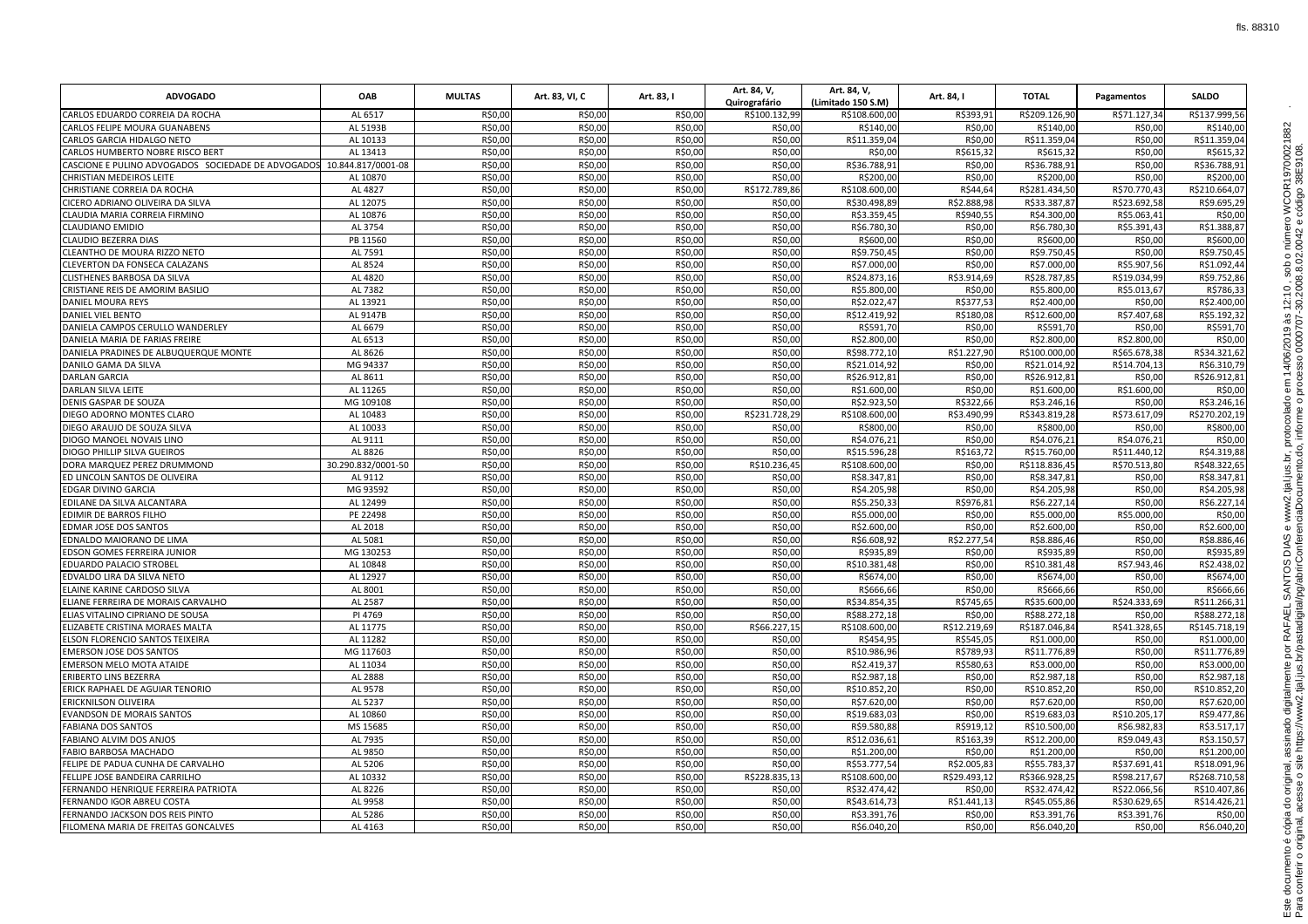| <b>ADVOGADO</b>                             | <b>OAB</b> | <b>MULTAS</b> | Art. 83, VI, C | Art. 83, I | Art. 84, V,<br>Quirografário | Art. 84, V,<br>(Limitado 150 S.M) | Art. 84, I   | TOTAL         | Pagamentos    | <b>SALDO</b>  |
|---------------------------------------------|------------|---------------|----------------|------------|------------------------------|-----------------------------------|--------------|---------------|---------------|---------------|
| FLORIZIA LAMENHA CALHEIROS                  | AL 5567    | R\$0,00       | R\$0,00        | R\$0,00    | R\$0,00                      | R\$70.000,00                      | R\$0,00      | R\$70.000,00  | R\$0,00       | R\$70.000,00  |
| FRANCISCA ALVES LOPES DE MORAES             | AL 4156B   | R\$0,00       | R\$0,00        | R\$0,00    | R\$0,00                      | R\$46.245,42                      | R\$2.236,63  | R\$48.482,05  | R\$31.324,84  | R\$17.157,21  |
| FRANCISCA RAFAELA HOLANDA OLIVEIRA          | AL 10965   | R\$0,00       | R\$0,00        | R\$0,00    | R\$0,00                      | R\$2.884,83                       | R\$315,17    | R\$3.200,00   | R\$3.200,00   | R\$0,00       |
| <b>FRANCISCO PETRONIO</b>                   | AL 2835    | R\$0,00       | R\$0,00        | R\$0,00    | R\$0,00                      | R\$1.919,09                       | R\$0,00      | R\$1.919,09   | R\$0,00       | R\$1.919,09   |
| <b>FRANCISCO ROBERTO MENDES OLIVEIRA</b>    | PI 7459A   | R\$0,00       | R\$0,00        | R\$0,00    | R\$0,00                      | R\$220,00                         | R\$0,00      | R\$220,00     | R\$0,00       | R\$220,00     |
| <b>FRANKLIN ALVES BARBOSA</b>               | AL 7779    | R\$0,00       | R\$0,00        | R\$0,00    | R\$0,00                      | R\$20.936,28                      | R\$0,00      | R\$20.936,28  | R\$13.620,89  | R\$7.315,39   |
| <b>FREDERICO FELIX BARBOSA</b>              | AL 12249   | R\$0,00       | R\$0,00        | R\$0,00    | R\$0,00                      | R\$1.000,00                       | R\$0,00      | R\$1.000,00   | R\$1.000,00   | R\$0,00       |
| GABRIELA DE REZENDE GOMES ALVES             | AL 11422   | R\$0,00       | R\$0,00        | R\$0,00    | R\$0,00                      | R\$240,00                         | R\$0,00      | R\$240,00     | R\$0,00       | R\$240,00     |
| <b>GABRIELA MEDEIROS ROCHA</b>              | AL 6345    | R\$0,00       | R\$0,00        | R\$0,00    | R\$0,00                      | R\$69.309,39                      | R\$690,61    | R\$70.000,00  | R\$46.305,66  | R\$23.694,34  |
| <b>GEANNE CERQUEIRA DE LIMA</b>             | AL 6953    | R\$0,00       | R\$0,00        | R\$0,00    | R\$0,00                      | R\$10.426,10                      | R\$0,00      | R\$10.426,10  | R\$0,00       | R\$10.426,10  |
| GILVANIA FRANCISCO DE BRITO SOUZA           | AL 10336   | R\$0,00       | R\$0,00        | R\$0,00    | R\$33.927,82                 | R\$108.600,00                     | R\$18.255,03 | R\$160.782,85 | R\$114.822,99 | R\$45.959,86  |
| <b>GIOVANNI MOREIRA SANTOS</b>              | AL 5911    | R\$0,00       | R\$0,00        | R\$0,00    | R\$0,00                      | R\$2.600,00                       | R\$0,00      | R\$2.600,00   | R\$2.600,00   | R\$0,00       |
| GLAUCIA FRANCINE CANDIDA CALHEIROS          | AL 9822    | R\$0,00       | R\$0,00        | R\$0,00    | R\$0,00                      | R\$57.540,24                      | R\$67,13     | R\$57.607,37  | R\$38.158,20  | R\$19.449,17  |
| <b>GUSTAVO HUGO SANTOS LESSA</b>            | AL 11577   | R\$0,00       | R\$0,00        | R\$0,00    | R\$0,00                      | R\$42.523,44                      | R\$156,56    | R\$42.680,00  | R\$26.216,43  | R\$16.463,57  |
| GUSTAVO JOSE PINTO DE MOURA SOUZA           | AL 7770    | R\$0,00       | R\$0,00        | R\$0,00    | R\$0,00                      | R\$4.600,00                       | R\$0,00      | R\$4.600,00   | R\$0,00       | R\$4.600,00   |
| <b>GUSTAVO RIBEIRO DE ALMEIDA</b>           | AL 8783    | R\$0,00       | R\$0,00        | R\$0,00    | R\$0,00                      | R\$10.372,07                      | R\$1.027,93  | R\$11.400,00  | R\$8.964,51   | R\$2.435,49   |
| HANNA GABRIELA CARDOSO NUNES FERREIRA       | AL 10780   | R\$0,00       | R\$0,00        | R\$0,00    | R\$0,00                      | R\$5.579,88                       | R\$0,00      | R\$5.579,88   | R\$4.978,44   | R\$601,44     |
| HEITOR ANGELO WANDERLEY DE ALMEIDA          | AL 10601   | R\$0,00       | R\$0,00        | R\$0,00    | R\$0,00                      | R\$50.227,89                      | R\$9.009,89  | R\$59.237,78  | R\$41.781,19  | R\$17.456,59  |
| HENRIQUE PAULO DE MIRANDA                   | AL 11544   | R\$0,00       | R\$0,00        | R\$0,00    | R\$0,00                      | R\$19.496,22                      | R\$5.503,78  | R\$25.000,00  | R\$21.178,19  | R\$3.821,81   |
|                                             |            | R\$0,00       | R\$0,00        | R\$0,00    |                              |                                   | R\$632,62    |               |               | R\$1.993,71   |
| HERBERT DE OLIVEIRA SILVA                   | AL 11008   |               |                |            | R\$0,00                      | R\$1.361,09                       |              | R\$1.993,71   | R\$0,00       |               |
| HILTON AGRA DE ALBUQUERQUE NETTO            | AL 9564    | R\$0,00       | R\$0,00        | R\$0,00    | R\$0,00                      | R\$41.267,50                      | R\$0,00      | R\$41.267,50  | R\$27.687,95  | R\$13.579,55  |
| <b>HSU CHUN CHING</b>                       | AL 10199   | R\$0,00       | R\$0,00        | R\$0,00    | R\$0,00                      | R\$30.000,00                      | R\$0,00      | R\$30.000,00  | R\$20.484,66  | R\$9.515,34   |
| <b>IGOR EWERTON FLORINDO RYTCHYSKYI</b>     | AL 12153   | R\$0,00       | R\$0,00        | R\$0,00    | R\$0,00                      | R\$960,00                         | R\$0,00      | R\$960,00     | R\$960,00     | R\$0,00       |
| IGOR MOTA DE ALENCAR                        | PI 6590    | R\$0,00       | R\$0,00        | R\$0,00    | R\$0,00                      | R\$687,91                         | R\$0,00      | R\$687,91     | R\$687,91     | R\$0,00       |
| ILARA CYNTHIA BRASILEIRO MENDONCA DE ARAUJO | AL 8647    | R\$0,00       | R\$0,00        | R\$0,00    | R\$0,00                      | R\$9.890,66                       | R\$0,00      | R\$9.890,66   | R\$0,00       | R\$9.890,66   |
| INGRID MAIRA SILVA MACHADO                  | AL 11148   | R\$0,00       | R\$0,00        | R\$0,00    | R\$0,00                      | R\$7.918,01                       | R\$81,99     | R\$8.000,00   | R\$0,00       | R\$8.000,00   |
| <b>ISABEL ALVES NETA</b>                    | AL 3127    | R\$0,00       | R\$0,00        | R\$0,00    | R\$0,00                      | R\$22.460,19                      | R\$0,00      | R\$22.460,19  | R\$0,00       | R\$22.460,19  |
| <b>ITALO MEIRA DA SILVEIRA</b>              | AL 7616    | R\$0,00       | R\$0,00        | R\$0,00    | R\$0,00                      | R\$4.464,75                       | R\$255,25    | R\$4.720,00   | R\$4.720,00   | R\$0,00       |
| IVAN BERGSON VAZ DE OLIVEIRA                | AL 8105    | R\$0,00       | R\$0,00        | R\$0,00    | R\$0,00                      | R\$10.600,00                      | R\$0,00      | R\$10.600,00  | R\$8.082,30   | R\$2.517,70   |
| JACKELINE SIQUEIRA FORMIGA                  | AL 6378    | R\$0,00       | R\$0,00        | R\$0,00    | R\$0,00                      | R\$13.416,05                      | R\$583,95    | R\$14.000,00  | R\$10.466,54  | R\$3.533,46   |
| JACKSON SEBASTIAO DE OLIVEIRA FERREIRA      | AL 11176   | R\$0,00       | R\$0,00        | R\$0,00    | R\$0,00                      | R\$8.918,60                       | R\$1.081,40  | R\$10.000,00  | R\$0,00       | R\$10.000,00  |
| JADSON EDUARDO DOS SANTOS                   | AL 12228   | R\$0,00       | R\$0,00        | R\$0,00    | R\$0,00                      | R\$3.784,59                       | R\$188,02    | R\$3.972,61   | R\$3.972,61   | R\$0,00       |
| JAIRON PINHEIRO DO NASCIMENTO               | AL 2050    | R\$0,00       | R\$0,00        | R\$0,00    | R\$0,00                      | R\$8.000,00                       | R\$0,00      | R\$8.000,00   | R\$0,00       | R\$8.000,00   |
| JANEIR PARREIRA REIS DE LIMA                | MG 92753   | R\$0,00       | R\$0,00        | R\$0,00    | R\$0,00                      | R\$62.605,46                      | R\$0,00      | R\$62.605,46  | R\$0,00       | R\$62.605,46  |
| JANY KARLA DE LIMA MELO BRITO               | AL 10500   | R\$0,00       | R\$0,00        | R\$0,00    | R\$0,00                      | R\$700,00                         | R\$0,00      | R\$700,00     | R\$700,00     | R\$0,00       |
| JAQUELINE CLAUDINO DA SILVA                 | AL 10042   | R\$0,00       | R\$0,00        | R\$0,00    | R\$0,00                      | R\$20.331,97                      | R\$1.665,99  | R\$21.997,96  | R\$0,00       | R\$21.997,96  |
| JAYME BARBOSA CANUTO FILHO                  | AL 6335    | R\$0,00       | R\$0,00        | R\$0,00    | R\$0,00                      | R\$2.442,07                       | R\$0,00      | R\$2.442,07   | R\$0,00       | R\$2.442,07   |
| JOAO ALIPIO DE ARRUDA MADEIRO               | AL 7424    | R\$0,00       | R\$0,00        | R\$0,00    | R\$0,00                      | R\$3.945,80                       | R\$0,00      | R\$3.945,80   | R\$3.945,80   | R\$0,00       |
| JOAO ALVARO QUINTILIANO BARROS              | AL 6695    | R\$0,00       | R\$0,00        | R\$0,00    | R\$0,00                      | R\$9.025,90                       | R\$0,00      | R\$9.025,90   | R\$7.075,98   | R\$1.949,92   |
| JOAO BATISTA GONCALVES VARJAO               | AL 4205    | R\$0,00       | R\$0,00        | R\$0,00    | R\$0,00                      | R\$45.767,96                      | R\$0,00      | R\$45.767,96  | R\$30.565,08  | R\$15.202,88  |
| JOAO PEROBA DE AZEVEDO                      | AL 14148   | R\$0,00       | R\$0,00        | R\$0,00    | R\$0,00                      | R\$11.650,46                      | R\$0,00      | R\$11.650,46  | R\$0,00       | R\$11.650,46  |
| JOAO SOARES FERREIRA                        | AL 10531   | R\$0,00       | R\$0,00        | R\$0,00    | R\$242.004,06                | R\$108.600,00                     | R\$3.520,26  | R\$354.124,32 | R\$100.178,78 | R\$253.945,54 |
| JOAO TENORIO CAVALCANTE                     | AL 971     | R\$0,00       | R\$0,00        | R\$0,00    | R\$0,00                      | R\$4.238,27                       | R\$0,00      | R\$4.238,27   | R\$0,00       | R\$4.238,27   |
| JOAO VICENTE DA SILVA                       | AL 4635    | R\$0,00       | R\$0,00        | R\$0,00    | R\$0,00                      | R\$16.640,76                      | R\$525,48    | R\$17.166,24  | R\$12.096,42  | R\$5.069,82   |
| JOAQUIM BARBOSA DA FONSECA NETO             | AL 8064    | R\$0,00       | R\$0,00        | R\$0,00    | R\$0,00                      | R\$37.402,69                      | R\$156,91    | R\$37.559,60  | R\$23.170,87  | R\$14.388,73  |
| JOATHAS LINS DE ALBUQUERQUE                 | AL 3428    | R\$0,00       | R\$0,00        | R\$0,00    | R\$0,00                      | R\$9.619,99                       | R\$0,00      | R\$9.619,99   | R\$0,00       | R\$9.619,99   |
| JOELSON DE RESENDE NUNES                    | MG 109452  | R\$0,00       | R\$0,00        | R\$0,00    | R\$0,00                      | R\$78.147,87                      | R\$28,14     | R\$78.176,01  | R\$39.374,61  | R\$38.801,40  |
| JONATHAN TAVARES DE SANTANA                 | AL 12234   | R\$0,00       | R\$0,00        | R\$0,00    | R\$0,00                      | R\$2.189,63                       | R\$3.341,79  | R\$5.531,42   | R\$6.645,52   | R\$0,00       |
| JONHNY BATISTA SOUZA DOS SANTOS             | AL 9237    | R\$0,00       | R\$0,00        | R\$0,00    | R\$0,00                      | R\$35.837,05                      | R\$5.166,38  | R\$41.003,43  | R\$29.382,66  | R\$11.620,77  |
| JORGE LUIZ DE GOUVEIA                       | AL 4174    | R\$0,00       | R\$0,00        | R\$0,00    | R\$62.450,41                 | R\$108.600,00                     | R\$4.535,76  | R\$175.586,17 | R\$71.777,18  | R\$103.808,99 |
| JOSE ADALBERTO PETEAN JUNIOR                | AL 7830    | R\$0,00       | R\$0,00        | R\$0,00    | R\$318.347,72                | R\$108.600,00                     | R\$34.269,41 | R\$461.217,13 | R\$99.132,66  | R\$362.084,47 |
| JOSE AILTON TAVARES DE OLIVEIRA             | AL 1741    | R\$0,00       | R\$0,00        | R\$0,00    | R\$0,00                      | R\$826,23                         | R\$0,00      | R\$826,23     | R\$0,00       | R\$826,23     |
| JOSE ALEXANDRE GOIS DOS SANTOS              | AL 4077    | R\$0,00       | R\$0,00        | R\$0,00    | R\$0,00                      | R\$4.023,87                       | R\$0,00      | R\$4.023,87   | R\$4.023,87   | R\$0,00       |
| JOSE ALTAIR RODRIGUES NETO                  | PI 5009    | R\$0,00       | R\$0,00        | R\$0,00    | R\$0,00                      | R\$3.422,10                       | R\$0,00      | R\$3.422,10   | R\$0,00       | R\$3.422,10   |
| JOSE ARNALDO VASCONCELOS PACHECO            | AL 10063   | R\$0,00       | R\$0,00        | R\$0,00    | R\$0,00                      | R\$9.654,00                       | R\$346,00    | R\$10.000,00  | R\$7.250,17   | R\$2.749,83   |
| JOSE BENEDITO ALVES                         | AL 4452    | R\$0,00       | R\$0,00        | R\$0,00    | R\$0,00                      | R\$57.178,68                      | R\$2.921,32  | R\$60.100,00  | R\$51.380,38  | R\$8.719,62   |
| JOSE CARLOS DA ROCHA                        | AL 2855    | R\$0,00       | R\$0,00        | R\$0,00    | R\$0,00                      | R\$70.528,60                      | R\$389,83    | R\$70.918,43  | R\$47.013,66  | R\$23.904,77  |
| JOSE CICERO DOS SANTOS JUNIOR               | AL 5648B   | R\$0,00       | R\$0,00        | R\$0,00    | R\$658.125,50                | R\$108.600,00                     | R\$13.301,93 | R\$780.027,43 | R\$109.448,02 | R\$670.579,41 |
|                                             |            |               |                |            |                              |                                   |              |               |               |               |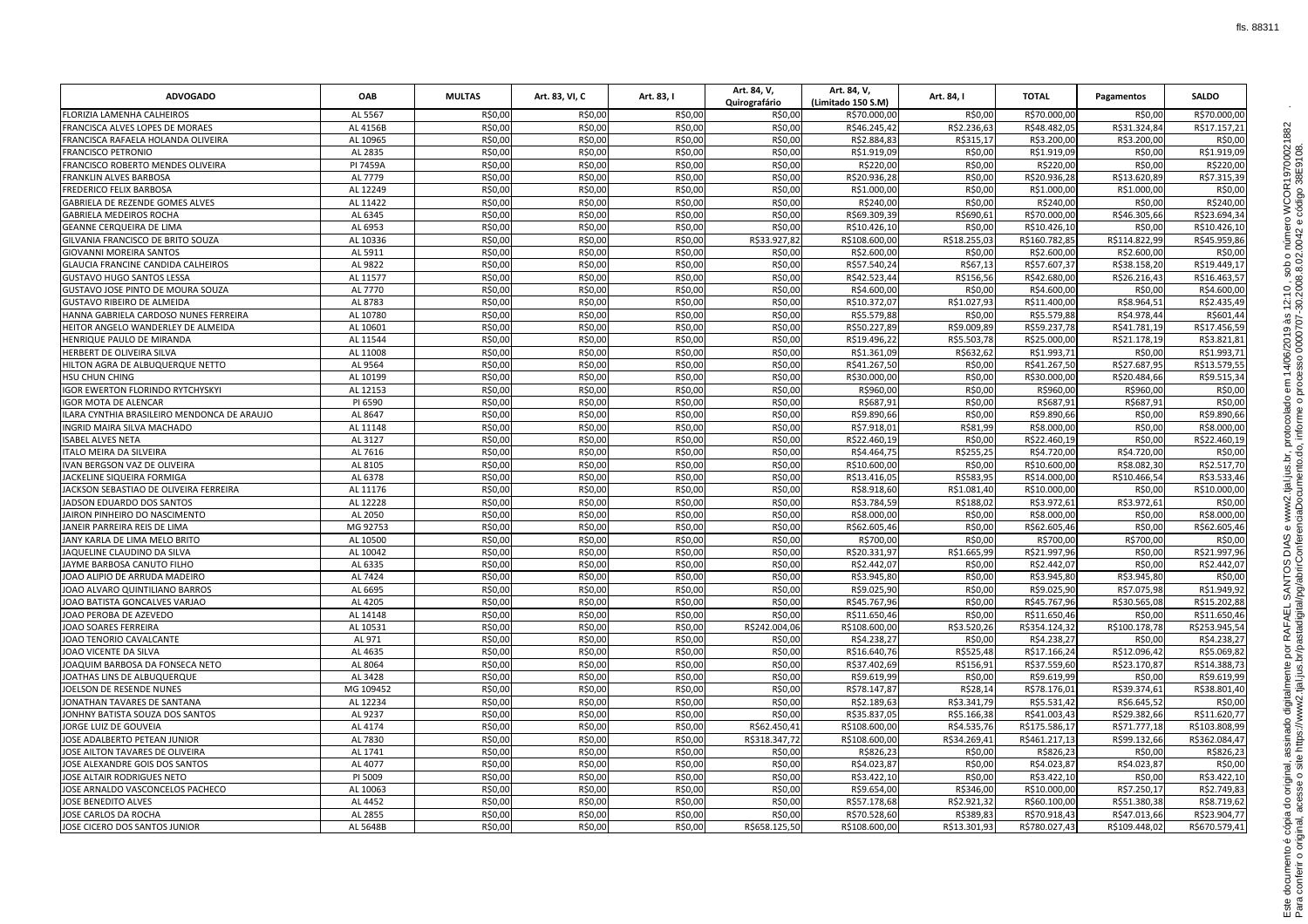| <b>ADVOGADO</b>                                      | <b>OAB</b>         | <b>MULTAS</b> | Art. 83, VI, C | Art. 83, I | Art. 84, V,<br>Quirografário | Art. 84, V,<br>(Limitado 150 S.M) | Art. 84, I   | <b>TOTAL</b>  | Pagamentos   | <b>SALDO</b>  |
|------------------------------------------------------|--------------------|---------------|----------------|------------|------------------------------|-----------------------------------|--------------|---------------|--------------|---------------|
| JOSE DE SOUZA NETO                                   | AL 2710            | R\$0,00       | R\$0,00        | R\$0,00    | R\$0,00                      | R\$24,25                          | R\$0,00      | R\$24,25      | R\$0,00      | R\$24,25      |
| JOSE DE SOUZA SANTOS                                 | AL 4022            | R\$0,00       | R\$0,00        | R\$0,00    | R\$0,00                      | R\$7.386,39                       | R\$0,00      | R\$7.386,39   | R\$0.00      | R\$7.386,39   |
| JOSE DOMINGOS DA SILVA                               | AL 3629            | R\$0,00       | R\$0,00        | R\$0,00    | R\$0,00                      | R\$8.000,00                       | R\$0,00      | R\$8.000,00   | R\$0,00      | R\$8.000,00   |
| JOSE EVERALDO DE ANDRADE SILVA JUNIOR                | AL 6568            | R\$0,00       | R\$0,00        | R\$0,00    | R\$0,00                      | R\$15.531,29                      | R\$0,00      | R\$15.531.29  | R\$0,00      | R\$15.531,29  |
| JOSE FLAVIO CAVALCANTE DA SILVA                      | AL 6124            | R\$0,00       | R\$0,00        | R\$0,00    | R\$0,00                      | R\$22.570,28                      | R\$1.269,23  | R\$23.839,51  | R\$16.971,47 | R\$6.868,04   |
| JOSE FREITAS DIAS                                    | AL 5289            | R\$0,00       | R\$0,00        | R\$0,00    | R\$0,00                      | R\$3.668,84                       | R\$0,00      | R\$3.668,84   | R\$3.668,84  | R\$0,00       |
| JOSE GREGORIO ALVES CALDAS                           | AL 2502            | R\$0,00       | R\$0,00        | R\$0,00    | R\$0,00                      | R\$24.608,33                      | R\$0,00      | R\$24.608,33  | R\$12.235,96 | R\$12.372,37  |
| JOSE MESQUITA DA ROCHA LIMA                          | AL 5334B           | R\$0,00       | R\$0,00        | R\$0,00    | R\$0,00                      | R\$6.195,13                       | R\$0,00      | R\$6.195,13   | R\$0,00      | R\$6.195,13   |
| JOSE MINERVINO DE ATAIDE                             | AL 4070            | R\$0,00       | R\$0,00        | R\$0,00    | R\$0,00                      | R\$39.693,10                      | R\$3.424,61  | R\$43.117,71  | R\$25.518.90 | R\$17.598,81  |
| JOSE NOGUEIRA DA ROCHA FILHO                         | AL 8127            | R\$0,00       | R\$0,00        | R\$0,00    | R\$28.370,66                 | R\$108.600,00                     | R\$6.911,58  | R\$143.882,24 | R\$77.645,01 | R\$66.237,23  |
| JOSE PAULO DA SILVA                                  | AL 2708            | R\$0,00       | R\$0,00        | R\$0,00    | R\$0,00                      | R\$56.723,85                      | R\$1.664,85  | R\$58.388,70  | R\$39.234,00 | R\$19.154,70  |
| JOSE PEDRO PATRIOTA DE OLIVEIRA                      | AL 7607            | R\$0,00       | R\$0,00        | R\$0,00    | R\$0,00                      | R\$1.023,26                       | R\$576,74    | R\$1.600,00   | R\$0,00      | R\$1.600,00   |
| JOSE ROGERIO PAES GALVAO                             | AL 2948            | R\$0,00       | R\$0,00        | R\$0,00    | R\$0,00                      | R\$36.310,21                      | R\$0,00      | R\$36.310,21  | R\$24.518,76 | R\$11.791,45  |
| JOSE RONALDO VIEIRA DA SILVA                         | AL 7174            | R\$0,00       | R\$0,00        | R\$0,00    | R\$0,00                      | R\$11.661,76                      | R\$0,00      | R\$11.661,76  | R\$23.212,51 | R\$0,00       |
| JOSE RUBENS FERREIRA DA SILVA                        | AL 9199            | R\$0,00       | R\$0,00        | R\$0,00    | R\$0,00                      | R\$16.034,29                      | R\$4.605,7   | R\$20.640,00  | R\$13.315,05 | R\$7.324,95   |
| JOSE SAPUCAIA DE ALBUQUERQUE                         | AL 5251            | R\$0,00       | R\$0,00        | R\$0,00    | R\$0,00                      | R\$81.876,29                      | R\$2.984,95  | R\$84.861,24  | R\$17.202.89 | R\$67.658,35  |
| JOSE SEIXAS JATOBA NETO                              | AL 10670           | R\$0,00       | R\$0,00        | R\$0,00    | R\$0,00                      | R\$34.329,89                      | R\$225,08    | R\$34.554,97  | R\$0,00      | R\$34.554,97  |
| JOSE VAGNER FONSECA NUNES FILHO                      | PI 9573            | R\$0,00       | R\$0,00        | R\$0,00    | R\$0,00                      | R\$7.846,99                       | R\$0,00      | R\$7.846,99   | R\$0,00      | R\$7.846,99   |
| JOSE WELLINGTON SOARES DA SILVA                      | AL 10512           | R\$0,00       | R\$0,00        | R\$0,00    | R\$0,00                      | R\$1.600,00                       | R\$0,00      | R\$1.600,00   | R\$0,00      | R\$1.600,00   |
| JUAREZ FREIRE DOS SANTOS JUNIOR                      | AL 10630           | R\$0,00       | R\$0,00        | R\$0,00    | R\$0,00                      | R\$1.276,48                       | R\$0,00      | R\$1.276,48   | R\$0.00      | R\$1.276,48   |
| <b>JUAREZ GOMES VIEIRA</b>                           | AL 2173            | R\$0,00       | R\$0,00        | R\$0,00    | R\$0,00                      | R\$2.400,00                       | R\$0,00      | R\$2.400,00   | R\$2.400,00  | R\$0,00       |
| <b>JULIANA RAPOSO TENORIO</b>                        | AL 4929            | R\$0,00       | R\$0,00        | R\$0,00    | R\$0,00                      | R\$42.843,01                      | R\$0,00      | R\$42.843,01  | R\$19.699,78 | R\$23.143,23  |
| <b>JULIANO ACIOLY FREIRE</b>                         | AL 6564            | R\$0,00       | R\$0,00        | R\$0,00    | R\$0,00                      | R\$39.311,14                      | R\$0,00      | R\$39.311,14  | R\$20.750,33 | R\$18.560,81  |
| JURANDIR JOSE DE SOUZA MENEZES                       | AL 3885            | R\$0,00       | R\$0,00        | R\$0,00    | R\$0,00                      | R\$2.689,06                       | R\$0,00      | R\$2.689,06   | R\$0.00      | R\$2.689,06   |
| KARINE RAFAELLE PEREIRA FARIAS                       | AL 9674            | R\$0,00       | R\$0,00        | R\$0,00    | R\$0,00                      | R\$416,46                         | R\$0,00      | R\$416,46     | R\$0,00      | R\$416,46     |
| <b>KARLLY ANNE LEITE CESAR</b>                       | AL 9908            | R\$0,00       | R\$0,00        | R\$0,00    | R\$0,00                      | R\$500,00                         | R\$0,00      | R\$500,00     | R\$500,00    | R\$0,00       |
| KASSIANA CALADO DE MELO                              | AL 13823           | R\$0,00       | R\$0,00        | R\$0,00    | R\$0,00                      | R\$400,00                         | R\$0,00      | R\$400,00     | R\$0,00      | R\$400,00     |
| KATIA FELINA DE OLIVEIRA FERREIRA                    | AL 5797            | R\$0,00       | R\$0,00        | R\$0,00    | R\$0,00                      | R\$17.815,83                      | R\$0,00      | R\$17.815,83  | R\$12.695,36 | R\$5.120,47   |
| <b>KELSON VITOR DOS SANTOS</b>                       | MG 127921          | R\$0,00       | R\$0,00        | R\$0,00    | R\$0,00                      | R\$10.800,00                      | R\$0,00      | R\$10.800,00  | R\$6.563,50  | R\$4.236,50   |
| KENISSON DE ALBUQUERQUE MARTINS                      | AL 8423            | R\$0,00       | R\$0,00        | R\$0,00    | R\$0,00                      | R\$3.240,00                       | R\$0,00      | R\$3.240,00   | R\$3.240,00  | R\$0,00       |
| <b>KEYLLA PATRICIA CORREIA PINTO</b>                 | AL 10418           | R\$0,00       | R\$0,00        | R\$0,00    | R\$0,00                      | R\$16.019,94                      | R\$153,52    | R\$16.173,46  | R\$11.700,77 | R\$4.472,69   |
| LACYANE MASCARENHAS CAVALCANTE                       | AL 8709            | R\$0,00       | R\$0,00        | R\$0,00    | R\$0,00                      | R\$28.020,85                      | R\$2.379,15  | R\$30.400,00  | R\$21.598,55 | R\$8.801,45   |
| LAIANNY AMORIM BARBOZA                               | AL 11766           | R\$0,00       | R\$0,00        | R\$0,00    | R\$0,00                      | R\$13.239,43                      | R\$4.380,70  | R\$17.620,13  | R\$11.944,26 | R\$5.675,87   |
| <b>LAISY AMORIM BARBOZA</b>                          | AL 10535           | R\$0,00       | R\$0,00        | R\$0,00    | R\$0,00                      | R\$3.453,25                       | R\$246,75    | R\$3.700,00   | R\$3.866,75  | R\$0,00       |
| LALCILENE BARROS DE MELO                             | AL 9331            | R\$0,00       | R\$0,00        | R\$0,00    | R\$0,00                      | R\$1.841,33                       | R\$0,00      | R\$1.841,33   | R\$0,00      | R\$1.841,33   |
| LEONARDO ANDRADE DE CARVALHO                         | PI 4071            | R\$0,00       | R\$0,00        | R\$0,00    | R\$0,00                      | R\$610,67                         | R\$0,00      | R\$610,67     | R\$0,00      | R\$610,67     |
| LEONARDO JOSE ALMEIDA TEIXEIRA                       | AL 2525            | R\$0,00       | R\$0,00        | R\$0,00    | R\$0,00                      | R\$6.015,50                       | R\$1.984,50  | R\$8.000,00   | R\$6.586,55  | R\$1.413,45   |
| LEONCIO GONZAGA DA SILVA                             | MG 48458           | R\$0,00       | R\$0,00        | R\$0,00    | R\$0,00                      | R\$10.153,60                      | R\$0,00      | R\$10.153,60  | R\$0,00      | R\$10.153,60  |
| LEONIDAS ABREU COSTA                                 | AL 9523            | R\$0,00       | R\$0,00        | R\$0,00    | R\$0,00                      | R\$46.728,47                      | R\$527,76    | R\$47.256,23  | R\$31.754,41 | R\$15.501,82  |
| LIGIA RICARDO GOMES                                  | AL 10803           | R\$0,00       | R\$0,00        | R\$0,00    | R\$0,00                      | R\$80.536,73                      | R\$3.532,81  | R\$84.069,54  | R\$60.890.05 | R\$23.179,49  |
| LILIAN EUNICE CARVALHO VIVAN                         | AL 5786            | R\$0,00       | R\$0,00        | R\$0,00    | R\$0,00                      | R\$32.434,92                      | R\$0,00      | R\$32.434,92  | R\$21.124,93 | R\$11.309,99  |
| LIMA MARINHO PONTES E VASCONCELLOS ADV               | 06.014.214/0001-01 | R\$0,00       | R\$0,00        | R\$0,00    | R\$0,00                      | R\$88.876,66                      | R\$0,00      | R\$88.876,66  | R\$58.124,36 | R\$30.752,30  |
| LORENA FIGUEIREDO MENDES                             | MG 86228           | R\$0,00       | R\$0,00        | R\$0,00    | R\$0,00                      | R\$325,05                         | R\$0,00      | R\$325,05     | R\$325,05    | R\$0,00       |
| LUAN COSTA CAVALCANTE                                | AL 13037           | R\$0,00       | R\$0,00        | R\$0,00    | R\$0,00                      | R\$221,07                         | R\$878,93    | R\$1.100,00   | R\$1.100,00  | R\$0,00       |
| LUCIA MARIA FERREIRA BATISTA PATRICIO                | AL 4997            | R\$0,00       | R\$0,00        | R\$0,00    | R\$44.818,11                 | R\$108.600,00                     | R\$897,06    | R\$154.315,17 | R\$71.745,64 | R\$82.569,53  |
| LUCIANA MORAES DO NASCIMENTO                         | SE 6509            | R\$0,00       | R\$0,00        | R\$0,00    | R\$0,00                      | R\$7.000,00                       | R\$0,00      | R\$7.000,00   | R\$5.780,83  | R\$1.219,17   |
| LUCIANO ANDRE COSTA DE ALMEIDA                       | AL 4217            | R\$0,00       | R\$0,00        | R\$0,00    | R\$0,00                      | R\$6.586,83                       | R\$13.413,17 | R\$20.000,00  | R\$18.186,33 | R\$1.813,67   |
| LUCIANO JOSE SANTOS BARRETO                          | AL 3371            | R\$0,00       | R\$0,00        | R\$0,00    | R\$0,00                      | R\$200,00                         | R\$0,00      | R\$200,00     | R\$0,00      | R\$200,00     |
| LUIS FILIPE COSTA AVELINO                            | AL 11750           | R\$0,00       | R\$0,00        | R\$0,00    | R\$80.142,97                 | R\$108.600,00                     | R\$12.422,12 | R\$201.165,09 | R\$82.748,46 | R\$118.416,63 |
| LUISA LIMA BASTOS                                    | AL 9583            | R\$0,00       | R\$0,00        | R\$0,00    | R\$0,00                      | R\$1.560,00                       | R\$0,00      | R\$1.560,00   | R\$0,00      | R\$1.560,00   |
| LUIZ ANDRE BRAGA GRIGORIO                            | AL 10741           | R\$0,00       | R\$0,00        | R\$0,00    | R\$43.261,44                 | R\$108.600,00                     | R\$6.630,37  | R\$158.491,81 | R\$77.144,17 | R\$81.347,64  |
| LUIZ CARLOS LOPES DE MORAES                          | AL 3264            | R\$0,00       | R\$0,00        | R\$0,00    | R\$0,00                      | R\$0,00                           | R\$7.000,00  | R\$7.000,00   | R\$7.000,00  | R\$0,00       |
| LUIZ DE ALBUQUERQUE PONTES NETO                      | AL 7031            | R\$0,00       | R\$0,00        | R\$0,00    | R\$0,00                      | R\$13.698,36                      | R\$69,66     | R\$13.768,02  | R\$9.674,05  | R\$4.093,97   |
| LUIZ ROBERTO BARROS FARIAS                           | AL 8740            | R\$0,00       | R\$0,00        | R\$0,00    | R\$0,00                      | R\$1.226,26                       | R\$1.792,23  | R\$3.018,49   | R\$4.688,21  | R\$0,00       |
| LUIZ VIRGINIO DA SILVA FILHO                         | AL 9385            | R\$0,00       | R\$0,00        | R\$0,00    | R\$0,00                      | R\$39.631,73                      | R\$1.343,63  | R\$40.975,36  | R\$28.734,79 | R\$12.240,57  |
| MAGDA FERNANDA LOPES DE OLIVEIRA ANDRADE             | AL 8541            | R\$0,00       | R\$0,00        | R\$0,00    | R\$0,00                      | R\$105.524,79                     | R\$3.791,40  | R\$109.316,19 | R\$58.214,70 | R\$51.101,49  |
| MAGDA FERNANDA LOPES DE OLIVEIRA ANDRADE/PAULA JANIE | AL 8541/AL 10839   | R\$0,00       | R\$0,00        | R\$0,00    | R\$0,00                      | R\$800,00                         | R\$0,00      | R\$800,00     | R\$0,00      | R\$800,00     |
| MAIRA CELINA LOPES LIMA                              | AL 9690            | R\$0,00       | R\$0,00        | R\$0,00    | R\$0,00                      | R\$29.182,23                      | R\$102,72    | R\$29.284,95  | R\$16.946,05 | R\$12.338,90  |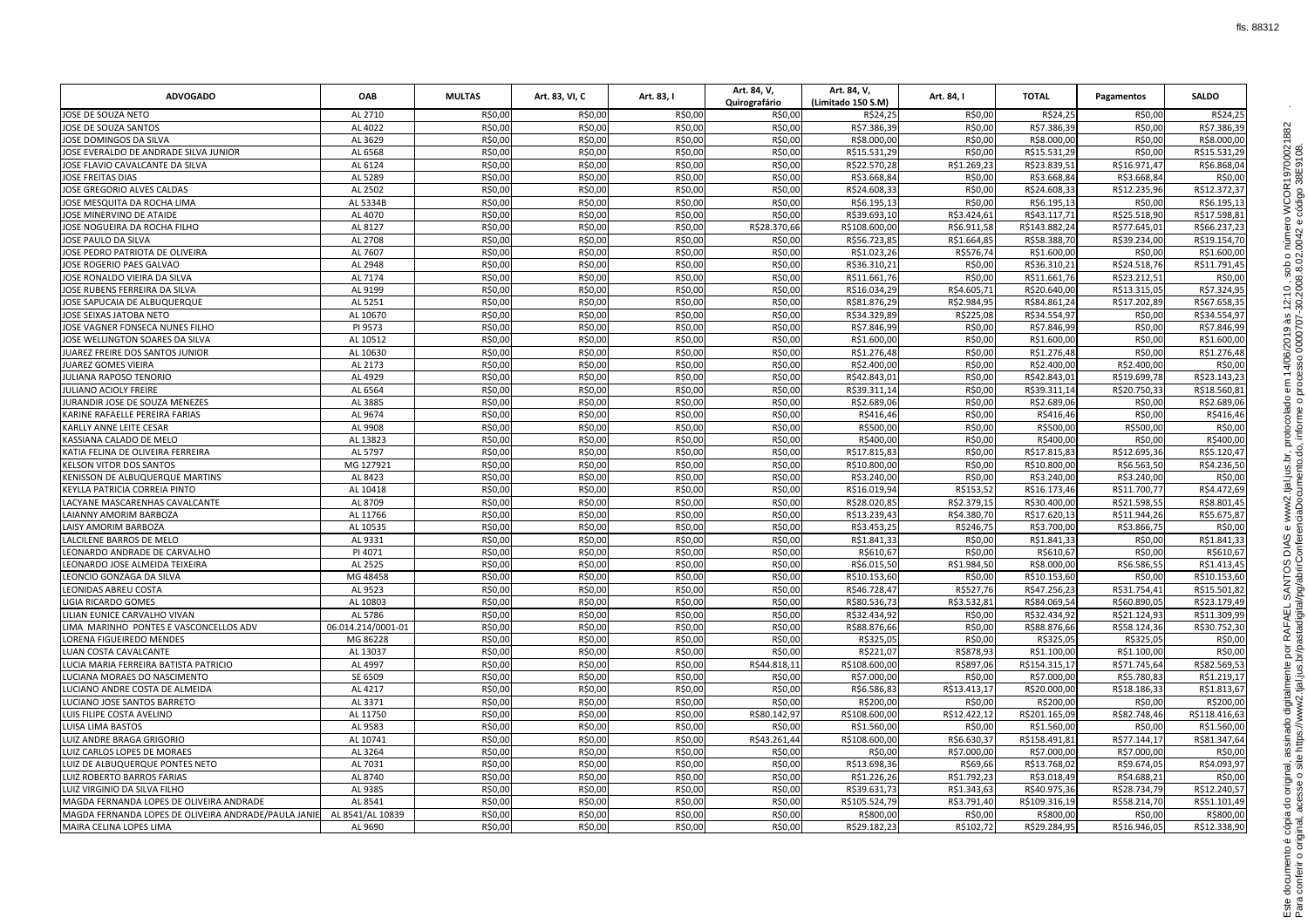| <b>ADVOGADO</b>                            | <b>OAB</b>         | <b>MULTAS</b> | Art. 83, VI, C | Art. 83, I   | Art. 84, V,<br>Quirografário | Art. 84, V,<br>(Limitado 150 S.M) | Art. 84, I   | <b>TOTAL</b>    | Pagamentos    | <b>SALDO</b>  |
|--------------------------------------------|--------------------|---------------|----------------|--------------|------------------------------|-----------------------------------|--------------|-----------------|---------------|---------------|
| MANOEL LEITE DOS SANTOS NETO               | AL 4952            | R\$0,00       | R\$0,00        | R\$0,00      | R\$0,00                      | R\$1.196,22                       | R\$0,00      | R\$1.196,22     | R\$1.196,22   | R\$0,00       |
| MANOEL ROMAO NETO                          | AL 3663            | R\$0,00       | R\$0,00        | R\$0,00      | R\$0,00                      | R\$1.109,69                       | R\$0,00      | R\$1.109,69     | R\$1.109,69   | R\$0,00       |
| MARCELO JOSE DE LIMA                       | AL 12308           | R\$0,00       | R\$0,00        | R\$0,00      | R\$0,00                      | R\$2.000,00                       | R\$0,00      | R\$2.000,00     | R\$2.000,00   | R\$0,00       |
| <b>MARCIA ZENIRA NUNES MENDONCA PINTO</b>  | AL 10890           | R\$0,00       | R\$0,00        | R\$0,00      | R\$0,00                      | R\$2.000,00                       | R\$0,00      | R\$2.000,00     | R\$2.000,00   | R\$0,00       |
| <b>MARCONDE CORREIA BARROS</b>             | AL 11672           | R\$0,00       | R\$0,00        | R\$0,00      | R\$173.574,16                | R\$108.600,00                     | R\$10.708,56 | R\$292.882,72   | R\$110.284,15 | R\$182.598,57 |
| MARCOS ADILSON CORREIA DE SOUZA            | AL 3241            | R\$0,00       | R\$0,00        | R\$0,00      | R\$0,00                      | R\$4.188,33                       | R\$0,00      | R\$4.188,33     | R\$4.188,33   | R\$0,00       |
| <b>MARCOS ANTONIO BARROS RODRIGUES</b>     | AL 11991           | R\$0,00       | R\$0,00        | R\$0,00      | R\$0,00                      | R\$800,00                         | R\$0,00      | R\$800,00       | R\$0,00       | R\$800,00     |
| MARCOS ANTONIO COSTA DA CUNHA              | AL 7957            | R\$0,00       | R\$0,00        | R\$0,00      | R\$0,00                      | R\$9.765,94                       | R\$0,00      | R\$9.765,94     | R\$0,00       | R\$9.765,94   |
| MARCOS ANTONIO CUNHA CAJUEIRO              | AL 5661            | R\$0,00       | R\$0,00        | R\$0,00      | R\$0,00                      | R\$99.741,3                       | R\$177,43    | R\$99.918,75    | R\$83.438,58  | R\$16.480,1   |
| <b>MARCOS ANTONIO MONTEIRO DOS SANTOS</b>  | AL 10413           | R\$0,00       | R\$0,00        | R\$0,00      | R\$0,00                      | R\$10.772,50                      | R\$0,00      | R\$10.772,50    | R\$0,00       | R\$10.772,50  |
| MARCOS HENRIQUE VALENCA DA SILVA           | AL 4062            | R\$0,00       | R\$0,00        | R\$0,00      | R\$0,00                      | R\$240,00                         | R\$0,00      | R\$240.00       | R\$0.00       | R\$240,00     |
| MARCOS LUIZ DE ALENCAR FREITAS             | AL 7112            | R\$0,00       | R\$0,00        | R\$0,00      | R\$0,00                      | R\$5.000,00                       | R\$0,00      | R\$5.000,00     | R\$0,00       | R\$5.000,00   |
| MARCOS PLINIO DE SOUZA MONTEIRO            | AL 4383            | R\$0,00       | R\$0,00        | R\$0,00      | R\$473.867,29                | R\$108.600,00                     | R\$18.546,72 | R\$601.014,01   | R\$124.456,56 | R\$476.557,45 |
| <b>MARCOS SILVEIRA PORTO</b>               | AL 3260            | R\$0,00       | R\$0,00        | R\$0,00      | R\$0,00                      | R\$28.700,00                      | R\$0,00      | R\$28.700,00    | R\$18.713,28  | R\$9.986,72   |
| MARCOS VINICIUS DA COSTA ROMAO             | AL 9579            | R\$0,00       | R\$0,00        | R\$0,00      | R\$0,00                      | R\$5.560,00                       | R\$0,00      | R\$5.560,00     | R\$2.560,00   | R\$3.000,00   |
| <b>MARCUS VINICIUS DA COSTA QUEIROZ</b>    | MG107259           | R\$0,00       | R\$0,00        | R\$0,00      | R\$0,00                      | R\$8.275,03                       | R\$0,00      | R\$8.275,03     | R\$0,00       | R\$8.275,03   |
| MARCUS VINICIUS DE ALBUQUERQUE SOUZA       | AL 3510            | R\$0,00       | R\$0,00        | R\$0,00      | R\$0,00                      | R\$47.972,82                      | R\$128,77    | R\$48.101,59    | R\$26.255,10  | R\$21.846,49  |
| MARIA BEATRIZ FERRO DE OMENA               | AL 8124            | R\$0,00       | R\$0,00        | R\$0,00      | R\$0,00                      | R\$666,66                         | R\$0,00      | R\$666,66       | R\$0,00       | R\$666,66     |
| MARIA DE FATIMA MARQUES GONCALVES          | AL 9072            | R\$0,00       | R\$0,00        | R\$0,00      | R\$142.162,08                | R\$108.600,00                     | R\$6.266,09  | R\$257.028,1    | R\$52.923,47  | R\$204.104,70 |
| MARIA DE LOURDES DA SILVA                  | AL 11467           | R\$0,00       | R\$0,00        | R\$0,00      | R\$0,00                      | R\$82.971.76                      | R\$15.048,24 | R\$98.020,00    | R\$68,342.65  | R\$29.677,35  |
| MARIA LUISA MENEZES COSTA ALVES            | AL 13856           | R\$0,00       | R\$0,00        | R\$0,00      | R\$0,00                      | R\$1.337,41                       | R\$237,59    | R\$1.575,00     | R\$0,00       | R\$1.575,00   |
| MARIA ZILDA DA SILVA                       | AL 11789           | R\$0,00       | R\$0,00        | R\$0,00      | R\$0,00                      | R\$4.600,00                       | R\$0,00      | R\$4.600,00     | R\$4.600,00   | R\$0,00       |
| MARIANA DA ALDEIA LIMA                     | AL 9885            | R\$0,00       | R\$0,00        | R\$0,00      | R\$0,00                      | R\$2.000,00                       | R\$0,00      | R\$2.000,00     | R\$0,00       | R\$2.000,00   |
| MARIO DE MEDEIROS ROCHA FILHO              | AL 9984            | R\$0,00       | R\$0,00        | R\$0,00      | R\$0,00                      | R\$1.987,07                       | R\$0,00      | R\$1.987,07     | R\$1.987,07   | R\$0,00       |
| <b>MARIO JORGE GOMES</b>                   | AL 1408            | R\$0,00       | R\$0,00        | R\$0,00      | R\$0,00                      | R\$300,00                         | R\$0,00      | R\$300,00       | R\$8.100,55   | R\$0,00       |
| <b>MARKUS BARBOSA NOGUEIRA</b>             | PI 7379            | R\$0,00       | R\$0,00        | R\$0,00      | R\$0,00                      | R\$979,26                         | R\$0,00      | R\$979,26       | R\$0,00       | R\$979,26     |
| MATOS PAURA & BELTRAO ADVOGADOS            | 08.394.599/0001-05 | R\$16.000,00  | R\$0,00        | R\$0,00      | R\$923.616,67                | R\$108.600,00                     | R\$0,00      | R\$1.048.216,67 | R\$70.505,36  | R\$977.711,31 |
| <b>MAURICIO DOS SANTOS</b>                 | AL 10156           | R\$0,00       | R\$0,00        | R\$0,00      | R\$0,00                      | R\$23.553,02                      | R\$0,00      | R\$23.553,02    | R\$0,0C       | R\$23.553,02  |
| <b>MAURICIO LEANDRO DA SILVA</b>           | AL 10219           | R\$0,00       | R\$0,00        | R\$0,00      | R\$0,00                      | R\$15.758,1                       | R\$0,00      | R\$15.758,13    | R\$7.981.19   | R\$7.776,94   |
| MAURICIO MARCELINO ALVES                   | AL 11572           | R\$0,00       | R\$0,00        | R\$0,00      | R\$0,00                      | R\$10.000,00                      | R\$0,00      | R\$10.000,00    | R\$7.698,72   | R\$2.301,28   |
| <b>MAX JOE LOPES CAVALCANTE</b>            | AL 4743            | R\$0,00       | R\$0,00        | R\$0,00      | R\$0,00                      | R\$106.056,59                     | R\$0,00      | R\$106.056,59   | R\$69.807,80  | R\$36.248,79  |
| <b>MAX URI CRUZ DE MORAIS</b>              | AL 6419            | R\$0,00       | R\$0,00        | R\$0,00      | R\$0,00                      | R\$1.277,17                       | R\$0,00      | R\$1.277,17     | R\$1.277,17   | R\$0,00       |
| <b>MEDZKER MATOS CONCEICAO</b>             | MG 91799           | R\$0,00       | R\$0,00        | R\$0,00      | R\$0,0                       | R\$13.866,29                      | R\$0,00      | R\$13.866,29    | R\$0,00       | R\$13.866,29  |
| MENDONCA E FILHO ADVOGADOS ASSOCIADOS      | 02.937.768/0001-11 | R\$0,00       | R\$0,00        | R\$0,00      | R\$165.662,50                | R\$108.600,00                     | R\$0,00      | R\$274.262,50   | R\$0.00       | R\$274.262.50 |
| <b>MERCIA MARIA DA SILVA</b>               | AL 11561           | R\$0,00       | R\$0,00        | R\$0,00      | R\$0,00                      | R\$13.901,06                      | R\$42,83     | R\$13.943,89    | R\$10.213,97  | R\$3.729,92   |
| <b>MICHELINE DA SILVA MOURA</b>            | AL 9501            | R\$0,00       | R\$0,00        | R\$0,00      | R\$0,00                      | R\$21.780.00                      | R\$0,00      | R\$21.780,00    | R\$12.890,38  | R\$8.889,62   |
| <b>MURILO MOURA DE MENDES</b>              | AL 11686           | R\$0,00       | R\$0,00        | R\$0,00      | R\$0,00                      | R\$720,00                         | R\$0,00      | R\$720,00       | R\$0,00       | R\$720,00     |
| NAYARA FERNANDA AMORIM MADEIROS            | AL 10950           | R\$0,00       | R\$0,00        | R\$0,00      | R\$0,00                      | R\$5.275,17                       | R\$724,83    | R\$6.000,00     | R\$4.988,17   | R\$1.011,83   |
| NEILO NUNES BARBOSA                        | MG 9114            | R\$0,00       | R\$0,00        | R\$0,00      | R\$0,00                      | R\$3.600,00                       | R\$0,00      | R\$3.600,00     | R\$0,00       | R\$3.600,00   |
| NELIO NATALINO FONTES GOMES RODRIGUES      | PI 9228            | R\$0,00       | R\$0,00        | R\$0,00      | R\$0,00                      | R\$3.035,05                       | R\$0,00      | R\$3.035,05     | R\$0,00       | R\$3.035,05   |
| NELSON ALVES DE CARVALHO JUNIOR            | AL 3464            | R\$0,00       | R\$0,00        | R\$0,00      | R\$6.299,36                  | R\$108.600,00                     | R\$7.620,44  | R\$122.519,80   | R\$78.323,90  | R\$44.195,90  |
| NELSON MONTENEGRO FIGO                     | AL 6785            | R\$0,00       | R\$0,00        | R\$0,00      | R\$0,00                      | R\$25.272,00                      | R\$0,00      | R\$25.272,00    | R\$17.462,07  | R\$7.809,93   |
| NOE HIGINO DE LIMA FILHO                   | AL 11030           | R\$0,00       | R\$0,00        | R\$0,00      | R\$0,00                      | R\$995,77                         | R\$1.104,23  | R\$2.100,00     | R\$0,00       | R\$2.100,00   |
| PASSARINI RESENDE ADVOGADOS                | 04.681.526/0001-35 | R\$0,00       | R\$0,00        | R\$14.068,49 | R\$0,00                      | R\$0,00                           | R\$0,00      | R\$14.068,49    | R\$0,00       | R\$14.068,49  |
| PATRICIA DE OLIVEIRA MARTINS               | AL 8961            | R\$0,00       | R\$0,00        | R\$0,00      | R\$0,00                      | R\$11.616,78                      | R\$0,00      | R\$11.616,78    | R\$7.660,39   | R\$3.956,39   |
| PAULA JANIELLY MONTENEGRO SARMENTO         | AL 10839           | R\$0,00       | R\$0,00        | R\$0,00      | R\$0,00                      | R\$60.993.83                      | R\$2.571,43  | R\$63.565,26    | R\$44.763,32  | R\$18.801,94  |
| PAULA SUZANA MARIA BOMFIM DA SILVA         | AL 11283           | R\$0,00       | R\$0,00        | R\$0,00      | R\$0,00                      | R\$1.200,00                       | R\$0,00      | R\$1.200,00     | R\$0,00       | R\$1.200,00   |
| PAULINO & PACIFICO ADVOGADOS ASSOCIADOS ME | 04.433.461/0001-09 | R\$0,00       | R\$0,00        | R\$0,00      | R\$0,00                      | R\$250,00                         | R\$0,00      | R\$250,00       | R\$0,00       | R\$250,00     |
| <b>PAULO DOS SANTOS FERREIRA</b>           | AL 10315           | R\$0,00       | R\$0,00        | R\$0,00      | R\$0,00                      | R\$805,42                         | R\$0,00      | R\$805,42       | R\$0,00       | R\$805,42     |
| PAULO RAIMUNDO VILELA DOS SANTOS           | AL 8028            | R\$0,00       | R\$0,00        | R\$0,00      | R\$0,00                      | R\$66.558,85                      | R\$203,66    | R\$66.762,51    | R\$60.429,76  | R\$6.332,75   |
| PAULO ROMERO DA COSTA BARROS               | AL 1786            | R\$0,00       | R\$0,00        | R\$0,00      | R\$0,00                      | R\$43.135,55                      | R\$0,00      | R\$43.135,55    | R\$0,00       | R\$43.135,55  |
| PAULO UMBERTO DO PRADO                     | MG 0057212         | R\$0,00       | R\$0,00        | R\$0,00      | R\$0,00                      | R\$13.509,84                      | R\$0,00      | R\$13.509,84    | R\$0,00       | R\$13.509,84  |
| <b>PAULO VICTOR BARBOSA FIEL</b>           | AL 10821           | R\$0,00       | R\$0,00        | R\$0,00      | R\$0,00                      | R\$500,00                         | R\$0,00      | R\$500,00       | R\$0,00       | R\$500,00     |
| PEDRO MARCELO DA COSTA MOTA                | AL 10439           | R\$0,00       | R\$0,00        | R\$0,00      | R\$0,00                      | R\$3.100,00                       | R\$0,00      | R\$3.100,00     | R\$3.100,00   | R\$0,00       |
| <b>PETRUCIO PEREIRA GUEDES</b>             | AL 3412            | R\$0,00       | R\$0,00        | R\$0,00      | R\$0,00                      | R\$13.711,21                      | R\$288,79    | R\$14.000,00    | R\$10.360,07  | R\$3.639,93   |
| PIAUHYLINO MONTEIRO SOCIEDADE DE ADVOGADOS | 11.626.291/0001-44 | R\$0,00       | R\$0,00        | R\$0,00      | R\$0,00                      | R\$3.940,00                       | R\$0,00      | R\$3.940,00     | R\$3.940,00   | R\$0,00       |
| PRESLEY OLIVEIRA GOMES                     | MG 054105          | R\$0,00       | R\$0,00        | R\$0,00      | R\$0,00                      | R\$433,39                         | R\$0,00      | R\$433,39       | R\$0,00       | R\$433,39     |
| PRISCILA CERQUEIRA AZEVEDO                 | AL 12221           | R\$0,00       | R\$0,00        | R\$0,00      | R\$0,00                      | R\$11.389,65                      | R\$770,35    | R\$12.160,00    | R\$8.776,44   | R\$3.383,56   |
|                                            |                    |               |                |              |                              |                                   |              |                 |               |               |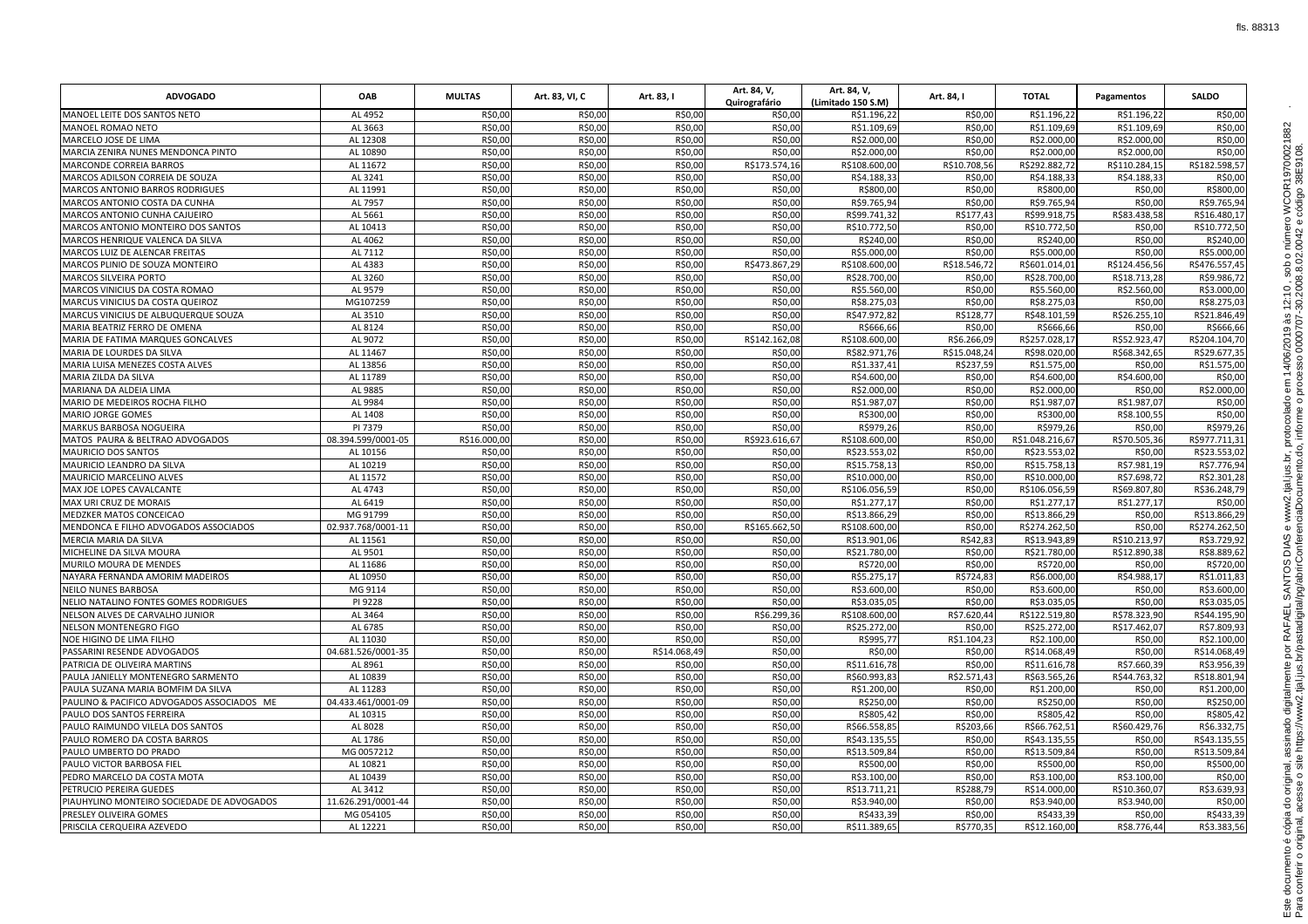| <b>ADVOGADO</b>                                                            | <b>OAB</b>         | <b>MULTAS</b>      | Art. 83, VI, C     | Art. 83, I         | Art. 84, V,<br>Quirografário | Art. 84, V,<br>(Limitado 150 S.M) | Art. 84, I         | <b>TOTAL</b>               | Pagamentos         | <b>SALDO</b>               |
|----------------------------------------------------------------------------|--------------------|--------------------|--------------------|--------------------|------------------------------|-----------------------------------|--------------------|----------------------------|--------------------|----------------------------|
| <b>PRISCILA JATOBA CORCINO</b>                                             | AL 9283            | R\$0,00            | R\$0,00            | R\$0,00            | R\$0,00                      | R\$3.700,00                       | R\$0,00            | R\$3.700,00                | R\$0,00            | R\$3.700,00                |
| PRISCILA PORFIRIO SILVA                                                    | AL 11730           | R\$0,00            | R\$0,00            | R\$0,00            | R\$0,00                      | R\$2.640,39                       | R\$89,61           | R\$2.730,00                | R\$1.600,00        | R\$1.130,00                |
| QUITEIRA DANTAS MURTA/BRENO CALHEIROS MURTA                                | AL 2743/AL 1570    | R\$0,00            | R\$0,00            | R\$0,00            | R\$0,00                      | R\$1.200,00                       | R\$0,00            | R\$1.200,00                | R\$0,00            | R\$1.200,00                |
| QUITERIA DANTAS MURTA                                                      | AL 2743            | R\$0,00            | R\$0,00            | R\$0,00            | R\$75.501,54                 | R\$108.600,00                     | R\$3.364,72        | R\$187.466,26              | R\$74.018,98       | R\$113.447,28              |
| RACHEL PEIXOTO RAMALHO ROSENDO                                             | AL 10117           | R\$0,00            | R\$0,00            | R\$0,00            | R\$0,00                      | R\$740,00                         | R\$0,00            | R\$740,00                  | R\$0,00            | R\$740,00                  |
| <b>RAFAEL DOMINGUES GUIMARAES</b>                                          | MG 113204          | R\$0,00            | R\$0,00            | R\$0,00            | R\$0,00                      | R\$2.626,27                       | R\$2.027,09        | R\$4.653,36                | R\$3.868,8         | R\$784,55                  |
| <b>RAMON COSTA LIMA</b>                                                    | PI 8037            | R\$0,00            | R\$0,00            | R\$0,00            | R\$0,00                      | R\$312,59                         | R\$0,00            | R\$312,59                  | R\$0,00            | R\$312,59                  |
| RAPHAEL CORREIA CAJUEIRO                                                   | AL 10850           | R\$0,00            | R\$0,00            | R\$0,00            | R\$0,00                      | R\$19.650,35                      | R\$5.949,65        | R\$25.600,00               | R\$19.817,81       | R\$5.782,19                |
| REINALDO DA ROCHA BAIA FILHO                                               | AL 8162            | R\$0,00            | R\$0,00            | R\$0,00            | R\$0,00                      | R\$4.485,84                       | R\$0,00            | R\$4.485,84                | R\$0,00            | R\$4.485,84                |
| <b>RENAN HENRIQUE NASCIMENTO VASCONCELOS</b>                               | PE 37619           | R\$0,00            | R\$0,00            | R\$0,00            | R\$0,00                      | R\$3.766,98                       | R\$233,02          | R\$4.000,00                | R\$4.000,00        | R\$0,00                    |
| RENATO BENEDITO DANTAS MONTEIRO                                            | AL 14883           | R\$0,00            | R\$0,00            | R\$0,00            | R\$0,00                      | R\$81.873,59                      | R\$1.103,65        | R\$82.977,24               | R\$43.105,68       | R\$39.871,56               |
| <b>RIVALDO RODRIGUES DE MELO</b>                                           | AL 10949           | R\$0,00            | R\$0,00            | R\$0,00            | R\$0,00                      | R\$54.378,60                      | R\$1.808,30        | R\$56.186,90               | R\$55.560,49       | R\$626,41                  |
| <b>RIVELINO CESAR NOGUEIRA</b>                                             | MG 104397          | R\$0,00            | R\$0,00            | R\$0,00            | R\$0,00                      | R\$53.752,03                      | R\$0,00            | R\$53.752,03               | R\$0,00            | R\$53.752,03               |
| ROBERTA DE ALMEIDA SATURNINO                                               | AL 7989            | R\$0,00            | R\$0,00            | R\$0,00            | R\$0,00                      | R\$5.955,59                       | R\$642,27          | R\$6.597,86                | R\$5.549,00        | R\$1.048,86                |
| ROBERTO DEMOCRITO CHAVES DE OLIVEIRA                                       | AL 8183            | R\$0,00            | R\$0,00            | R\$0,00            | R\$0,00                      | R\$2.100,00                       | R\$0,00            | R\$2.100,00                | R\$0,00            | R\$2.100,00                |
| ROBERTO VASCONCELOS DE ALBUQUERQUE JUNIOR                                  | AL 6060            | R\$0,00            | R\$0,00            | R\$0,00            | R\$0,00                      | R\$13.698,37                      | R\$0,00            | R\$13.698,37               | R\$7.751,71        | R\$5.946,66                |
| ROBSON DA SILVA DE ALMEIDA                                                 | SP 251103          | R\$0,00            | R\$0,00            | R\$0,00            | R\$0,00                      | R\$2.160,00                       | R\$0,00            | R\$2.160,00                | R\$2.160,00        | R\$0,00                    |
| RODRIGO ALVES OLIVEIRA DOS SANTOS XAVIER                                   | AL 10545           | R\$0,00            | R\$0,00            | R\$0,00            | R\$0,00                      | R\$3.000,00                       | R\$0,00            | R\$3.000,00                | R\$3.000,00        | R\$0,00                    |
| RODRIGO JUAREZ ANDRADE                                                     | MG 91078           | R\$0,00            | R\$0,00            | R\$0,00            | R\$0,00                      | R\$7.446,74                       | R\$0,00            | R\$7.446,74                | R\$6.058,42        | R\$1.388,32                |
| RODRIGO MEDEIROS DE OLIVEIRA                                               | MG 89902           | R\$0,00            | R\$0,00            | R\$0,00            | R\$0,00                      | R\$10.526,86                      | R\$0,00            | R\$10.526,86               | R\$8.035,54        | R\$2.491,32                |
| RODRYGO TIAGO DE OLIVEIRA BEZERRA                                          | AL 7598            | R\$0,00            | R\$0,00            | R\$0,00            | R\$0,00                      | R\$2.000,00                       | R\$0,00            | R\$2.000,00                | R\$0,00            | R\$2.000,00                |
| ROGERIO JOSE DE BARROS ANACLETO                                            | AL 4430            | R\$0,00            | R\$0,00            | R\$0,00            | R\$0,00                      | R\$22.909,32                      | R\$0,00            | R\$22.909,32               | R\$11.268,65       | R\$11.640,67               |
| ROSA MARIA BARBOSA DE MENESES                                              | PI 4452            | R\$0,00            | R\$0,00            | R\$0,00            | R\$0,00                      | R\$2.118,74                       | R\$0,00            | R\$2.118,74                | R\$0,00            | R\$2.118,74                |
| ROSANGELA MELO ACCIOLY                                                     | AL 4973            | R\$0,00            | R\$0,00            | R\$0,00            | R\$0,00                      | R\$800,00                         | R\$0,00            | R\$800,00                  | R\$0,00            | R\$800,00                  |
| <b>SALUS DA SILVA SANTOS</b>                                               | AL 8575            | R\$0,00            | R\$0,00            | R\$0,00            | R\$0,00                      | R\$6.800,00                       | R\$0,00            | R\$6.800,00                | R\$0,00            | R\$6.800,00                |
| SAMIR MADEIRO DE ARAUJO                                                    | AL 8307            | R\$0,00            | R\$0,00            | R\$0,00            | R\$0,00                      | R\$441,60                         | R\$0,00            | R\$441,60                  | R\$0,00            | R\$441,60                  |
| SCHAPER E ANDRADE ADVOGADOS ASSOCIADOS ME                                  | 08.857.071/0001-17 | R\$0,00            | R\$0,00            | R\$0,00            | R\$0,00                      | R\$750,80                         | R\$0,00            | R\$750,80                  | R\$0,00            | R\$750,80                  |
| SEILA BUZILES DE MELO                                                      | AL 8576            | R\$0,00            | R\$0,00            | R\$0,00            | R\$0,00                      | R\$1.100,00                       | R\$0,00            | R\$1.100,00                | R\$0,00            | R\$1.100,00                |
| SERGIO LUIZ NEPOMUCENO PEREIRA                                             | AL 4800            | R\$0,00            | R\$0,00            | R\$0,00            | R\$0,00                      | R\$22.100.56                      | R\$0,00            | R\$22.100,56               | R\$10.281,62       | R\$11.818,94               |
| SERGIO LUIZ NEPOMUCENO PEREIRA/JULIANA RAPOSO TENORI                       | AL 4800/AL 4929    | R\$0,00            | R\$0,00            | R\$0,00            | R\$0,00                      | R\$2.400,00                       | R\$0,00            | R\$2.400,00                | R\$0,00            | R\$2.400,00                |
| SIDNEY SIQUEIRA DOS SANTOS                                                 | AL 10962           | R\$0,00            | R\$0,00            | R\$0,00            | R\$0,00                      | R\$200,00                         | R\$0,00            | R\$200,00                  | R\$0,00            | R\$200,00                  |
| SILVAN ANTONIO DO NASCIMENTO                                               | AL 5328            | R\$0,00            | R\$0,00            | R\$0,00            | R\$0,00                      | R\$13.459,52                      | R\$340,48          | R\$13.800,00               | R\$0,00            | R\$13.800,00               |
| <b>SILVANA ALVES SILVA</b>                                                 | AL 4178            | R\$0,00            | R\$0,00            | R\$0,00            | R\$85.554,1                  | R\$108,600.00                     | R\$10.365,47       | R\$204.519,60              | R\$110.210,61      | R\$94.308,99               |
| SIMARIO GOMES DA SILVA                                                     | AL 10795           | R\$0,00            | R\$0,00            | R\$0,00            | R\$0,00                      | R\$6.000,00                       | R\$0,00            | R\$6.000,00                | R\$5.141,53        | R\$858,47                  |
| SINDICATO DOS JORNALISTAS PROFISSIONAIS DO ESTADO DE AL 12.318.390/0001-21 |                    | R\$0,00            | R\$0,00            | R\$0,00            | R\$0,00                      | R\$34.844,73                      | R\$0,00            | R\$34.844,73               | R\$0,00            | R\$34.844,73               |
| SINDICATO DOS TRABALHADORES DA INDUSTRIA DO ACUCAR NO                      | 12.158.226/0001-02 | R\$0,00            | R\$0,00            | R\$0,00            | R\$283.938,26                | R\$108.600,00                     | R\$19.785,51       | R\$412.323.77              | R\$0,00            | R\$412.323,77              |
| SINDICATO DOS TRABALHADORES RURAIS AGRICULTORES E AGR 12.762.936/0001-39   |                    | R\$0,00            | R\$0,00            | R\$0,00            | R\$0,00                      | R\$13.083,20                      | R\$269,77          | R\$13.352.97               | R\$7.492,56        | R\$5.860,41                |
| SPENCER ADVOGADOS ASSOCIADOS                                               | 04.507.436/0001-22 | R\$0,00            | R\$0,00            | R\$0,00            | R\$1.943.473,06              | R\$108.600,00                     | R\$0,00            | R\$2.052.073,06            | R\$0,00            | R\$2.052.073,06            |
| TACIANA DA FRANCA NERI                                                     | AL 7180            | R\$0,00            | R\$0,00            | R\$0,00            | R\$0,00                      | R\$3.678,05                       | R\$121,95          | R\$3.800,00                | R\$3.800,00        | R\$0,00                    |
| <b>TAGORE ALVES NOVAES</b>                                                 | AL 9014            | R\$0,00            | R\$0,00            | R\$0,00            | R\$0,00                      | R\$5.210,35                       | R\$0,00            | R\$5.210,35                | R\$3.506,12        | R\$1.704,23                |
| <b>TALYTA CARDOSO PRAZERES</b>                                             | AL 8866            | R\$0,00            | R\$0,00            | R\$0,00            | R\$0,00                      | R\$5.751,88                       | R\$0,00            | R\$5.751,88                | R\$4.983,08        | R\$768,80                  |
| TERCIO RODRIGUES DA SILVA                                                  | AL 2566            | R\$0,00            | R\$0,00            | R\$0,00            | R\$51.026,76                 | R\$108.600,00                     | R\$8.075,82        | R\$167.702,58              | R\$78.809,25       | R\$88.893,33               |
| <b>TESSIO DA SILVA TORRES</b>                                              | PI 5944            | R\$0,00            | R\$0,00            | R\$0,00            | R\$0,00                      | R\$626,49                         | R\$0,00            | R\$626,49                  | R\$0,00            | R\$626,49                  |
| THAIS MIRANDA DE OLIVEIRA JAPIASSO                                         | AL 7771            | R\$0,00            | R\$0,00            | R\$0,00            | R\$0,00                      | R\$12.737,72                      | R\$7.105,56        | R\$19.843,28               | R\$0,00            | R\$19.843,28               |
| THALITA DE LIMA NUNES                                                      | AL 10056           | R\$0,00            | R\$0,00            | R\$0,00            | R\$0,00                      | R\$994,69                         | R\$0,00            | R\$994,69                  | R\$0,00            | R\$994,69                  |
| THIAGO ALANO MOREIRA E SILVA DORIA                                         | AL 7318            | R\$0,00            | R\$0,00            | R\$0,00            | R\$0,00                      | R\$14.000,00                      | R\$0,00            | R\$14.000,00               | R\$0,00            | R\$14.000,00               |
| THIAGO ALBUQUERQUE MONTENEGRO FERNANDES                                    | AL 9747            | R\$0,00            | R\$0,00            | R\$0,00            | R\$0,00                      | R\$1.371,73                       | R\$0,00            | R\$1.371,73                | R\$0,00            | R\$1.371,73                |
| THIAGO HENRIQUE DA SILVA FONSECA                                           | AL 10817           | R\$0,00            | R\$0,00            | R\$0,00            | R\$0,00                      | R\$27.900,00                      | R\$0,00            | R\$27.900.00               | R\$19.142,14       | R\$8.757,86                |
| THIAGO MOREIRA SILVA CUNHA                                                 | AL 11406           | R\$0,00            | R\$0,00            | R\$0,00            | R\$0,00                      | R\$1.200,00                       | R\$0,00            | R\$1.200.00                | R\$0,00            | R\$1.200,00                |
|                                                                            |                    |                    |                    |                    |                              |                                   |                    |                            |                    |                            |
| THIAGO SILVA RAMOS<br><b>TIAGO SAUNDERS MARTINS</b>                        | AL 7791<br>PI 4978 | R\$0,00<br>R\$0,00 | R\$0,00<br>R\$0,00 | R\$0,00<br>R\$0,00 | R\$0,00<br>R\$0,00           | R\$1.800,00<br>R\$1.419,18        | R\$0,00<br>R\$0,00 | R\$1.800,00<br>R\$1.419,18 | R\$0,00<br>R\$0,00 | R\$1.800,00<br>R\$1.419,18 |
|                                                                            |                    |                    |                    |                    |                              |                                   |                    |                            |                    |                            |
| VALGETAN FERREIRA DE OLIVEIRA                                              | AL 4789            | R\$0,00            | R\$0,00            | R\$0,00            | R\$0,00                      | R\$92.907,89                      | R\$8.234,14        | R\$101.142,03              | R\$61.985,06       | R\$39.156,97               |
| VANESSA CARNEIRO GONCALVES                                                 | AL 9434            | R\$0,00            | R\$0,00            | R\$0,00            | R\$0,00                      | R\$560,00                         | R\$0,00            | R\$560,00                  | R\$0,00            | R\$560,00                  |
| VANESSA SILVEIRA DE SOUZA                                                  | AL 10532           | R\$0,00            | R\$0,00            | R\$0,00            | R\$0,00                      | R\$81.719,22                      | R\$78,78           | R\$81.798,00               | R\$53.168,73       | R\$28.629,27               |
| VANIA MENEZES VASCONCELOS                                                  | AL 5002            | R\$0,00            | R\$0,00            | R\$0,00            | R\$0,00                      | R\$11.449,00                      | R\$0,00            | R\$11.449,00               | R\$6.829,56        | R\$4.619,44                |
| VANUCE MARA CONCEICAO BARBOSA DE PAULA                                     | AL 4715            | R\$0,00            | R\$0,00            | R\$0,00            | R\$0,00                      | R\$2.508,98                       | R\$0,00            | R\$2.508,98                | R\$0,00            | R\$2.508,98                |
| <b>VICTOR LAGES ALTAVILA GUERRA</b>                                        | AL 12956           | R\$0,00            | R\$0,00            | R\$0,00            | R\$0,00                      | R\$8.418,83                       | R\$727,91          | R\$9.146,74                | R\$7.415,79        | R\$1.730,95                |
| <b>VINICIUS PITA LISBOA</b>                                                | AL 3806            | R\$0,00            | R\$0,00            | R\$0,00            | R\$0,00                      | R\$3.400,00                       | R\$0,00            | R\$3.400,00                | R\$0,00            | R\$3.400,00                |